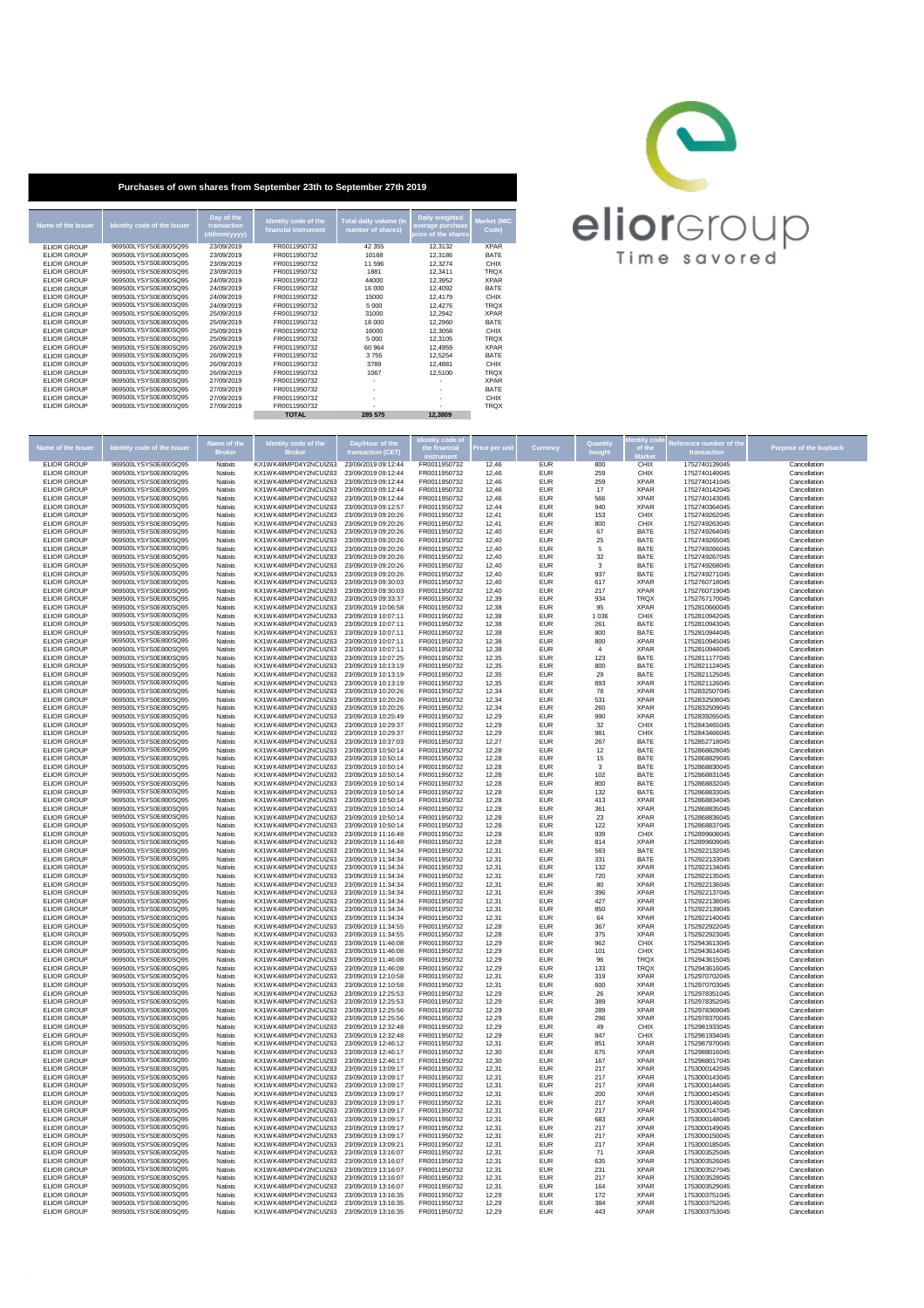| <b>ELIOR GROUP</b>                       | 969500LYSYS0E800SQ95                         | Natixis                   | KX1WK48MPD4Y2NCUIZ63                         | 23/09/2019 13:16:35                        | FR0011950732                 | 12,29          | <b>EUR</b>               | 214                   | <b>XPAR</b>                | 1753003754045                  | Cancellation                 |
|------------------------------------------|----------------------------------------------|---------------------------|----------------------------------------------|--------------------------------------------|------------------------------|----------------|--------------------------|-----------------------|----------------------------|--------------------------------|------------------------------|
| <b>ELIOR GROUP</b><br><b>ELIOR GROUP</b> | 969500LYSYS0E800SQ95<br>969500LYSYS0E800SQ95 | Natixis<br>Natixis        | KX1WK48MPD4Y2NCUIZ63<br>KX1WK48MPD4Y2NCUIZ63 | 23/09/2019 13:16:35<br>23/09/2019 13:18:51 | FR0011950732<br>FR0011950732 | 12,29<br>12,29 | <b>EUR</b><br><b>EUR</b> | 214<br>118            | <b>XPAR</b><br><b>XPAR</b> | 1753003755045<br>1753004777045 | Cancellation<br>Cancellation |
| <b>ELIOR GROUP</b>                       | 969500LYSYS0E800SQ95                         | Natixis                   | KX1WK48MPD4Y2NCUIZ63                         | 23/09/2019 13:48:09                        | FR0011950732                 | 12,31          | <b>EUR</b>               | 288                   | <b>CHIX</b>                | 1753016808045                  | Cancellation                 |
| <b>ELIOR GROUP</b>                       | 969500LYSYS0E800SQ95                         | Natixis                   | KX1WK48MPD4Y2NCUIZ63                         | 23/09/2019 13:50:12                        | FR0011950732                 | 12,31          | <b>EUR</b>               | 20                    | <b>BATE</b>                | 1753017819045                  | Cancellation                 |
| <b>ELIOR GROUP</b><br><b>ELIOR GROUP</b> | 969500LYSYS0E800SQ95<br>969500LYSYS0E800SQ95 | Natixis<br>Natixis        | KX1WK48MPD4Y2NCUIZ63<br>KX1WK48MPD4Y2NCUIZ63 | 23/09/2019 13:50:12<br>23/09/2019 13:50:12 | FR0011950732<br>FR0011950732 | 12,31<br>12,31 | <b>EUR</b><br><b>EUR</b> | 24<br>6               | <b>BATE</b><br><b>BATE</b> | 1753017820045<br>1753017821045 | Cancellation<br>Cancellation |
| <b>ELIOR GROUP</b><br><b>ELIOR GROUP</b> | 969500LYSYS0E800SQ95<br>969500LYSYS0E800SQ95 | Natixis<br>Natixis        | KX1WK48MPD4Y2NCUIZ63<br>KX1WK48MPD4Y2NCUIZ63 | 23/09/2019 13:51:07<br>23/09/2019 13:52:27 | FR0011950732<br>FR0011950732 | 12,31<br>12,31 | <b>EUR</b><br><b>EUR</b> | 498<br>147            | <b>CHIX</b><br><b>XPAR</b> | 1753018342045<br>1753019021045 | Cancellation<br>Cancellation |
| <b>ELIOR GROUP</b>                       | 969500LYSYS0E800SQ95                         | Natixis                   | KX1WK48MPD4Y2NCUIZ63                         | 23/09/2019 13:54:13                        | FR0011950732                 | 12,31          | <b>EUR</b>               | 440                   | <b>BATE</b>                | 1753019981045                  | Cancellation                 |
| <b>ELIOR GROUP</b><br><b>ELIOR GROUP</b> | 969500LYSYS0E800SQ95<br>969500LYSYS0E800SQ95 | Natixis<br>Natixis        | KX1WK48MPD4Y2NCUIZ63<br>KX1WK48MPD4Y2NCUIZ63 | 23/09/2019 13:54:20<br>23/09/2019 13:54:20 | FR0011950732<br>FR0011950732 | 12,31<br>12,31 | <b>EUR</b><br><b>EUR</b> | 37<br>226             | <b>BATE</b><br><b>CHIX</b> | 1753020018045<br>1753020019045 | Cancellation<br>Cancellation |
| <b>ELIOR GROUP</b>                       | 969500LYSYS0E800SQ95                         | Natixis                   | KX1WK48MPD4Y2NCUIZ63                         | 23/09/2019 13:54:20                        | FR0011950732                 | 12,31          | <b>EUR</b>               | $\overline{2}$        | <b>BATE</b>                | 1753020020045                  | Cancellation                 |
| <b>ELIOR GROUP</b><br><b>ELIOR GROUP</b> | 969500LYSYS0E800SQ95<br>969500LYSYS0E800SQ95 | Natixis                   | KX1WK48MPD4Y2NCUIZ63<br>KX1WK48MPD4Y2NCUIZ63 | 23/09/2019 13:54:20                        | FR0011950732<br>FR0011950732 | 12,31<br>12,31 | <b>EUR</b><br><b>EUR</b> | 505<br>220            | <b>BATE</b><br><b>TRQX</b> | 1753020021045<br>1753020022045 | Cancellation<br>Cancellation |
| <b>ELIOR GROUP</b>                       | 969500LYSYS0E800SQ95                         | Natixis<br>Natixis        | KX1WK48MPD4Y2NCUIZ63                         | 23/09/2019 13:54:20<br>23/09/2019 13:54:20 | FR0011950732                 | 12,31          | <b>EUR</b>               | 800                   | <b>XPAR</b>                | 1753020023045                  | Cancellation                 |
| <b>ELIOR GROUP</b>                       | 969500LYSYS0E800SQ95                         | Natixis                   | KX1WK48MPD4Y2NCUIZ63                         | 23/09/2019 13:54:20                        | FR0011950732                 | 12,31          | <b>EUR</b>               |                       | <b>XPAR</b>                | 1753020024045                  | Cancellation                 |
| <b>ELIOR GROUP</b><br><b>ELIOR GROUP</b> | 969500LYSYS0E800SQ95<br>969500LYSYS0E800SQ95 | Natixis<br>Natixis        | KX1WK48MPD4Y2NCUIZ63<br>KX1WK48MPD4Y2NCUIZ63 | 23/09/2019 13:54:28<br>23/09/2019 13:54:28 | FR0011950732<br>FR0011950732 | 12,29<br>12,29 | <b>EUR</b><br><b>EUR</b> | 96<br>214             | <b>XPAR</b><br><b>XPAR</b> | 1753020062045<br>1753020063045 | Cancellation<br>Cancellation |
| <b>ELIOR GROUP</b>                       | 969500LYSYS0E800SQ95<br>969500LYSYS0E800SQ95 | Natixis                   | KX1WK48MPD4Y2NCUIZ63                         | 23/09/2019 13:54:31                        | FR0011950732                 | 12,29          | <b>EUR</b>               | 214                   | <b>XPAR</b>                | 1753020082045                  | Cancellation                 |
| <b>ELIOR GROUP</b><br><b>ELIOR GROUP</b> | 969500LYSYS0E800SQ95                         | Natixis<br>Natixis        | KX1WK48MPD4Y2NCUIZ63<br>KX1WK48MPD4Y2NCUIZ63 | 23/09/2019 14:02:01<br>23/09/2019 14:02:01 | FR0011950732<br>FR0011950732 | 12,29<br>12,29 | <b>EUR</b><br><b>EUR</b> | 188<br>214            | <b>XPAR</b><br><b>XPAR</b> | 1753023417045<br>1753023420045 | Cancellation<br>Cancellation |
| <b>ELIOR GROUP</b><br><b>ELIOR GROUP</b> | 969500LYSYS0E800SQ95<br>969500LYSYS0E800SQ95 | Natixis                   | KX1WK48MPD4Y2NCUIZ63                         | 23/09/2019 14:11:39                        | FR0011950732                 | 12,29          | <b>EUR</b>               | 262                   | <b>XPAR</b>                | 1753028285045                  | Cancellation                 |
| <b>ELIOR GROUP</b>                       | 969500LYSYS0E800SQ95                         | Natixis<br>Natixis        | KX1WK48MPD4Y2NCUIZ63<br>KX1WK48MPD4Y2NCUIZ63 | 23/09/2019 14:15:02<br>23/09/2019 14:15:02 | FR0011950732<br>FR0011950732 | 12,29<br>12,29 | <b>EUR</b><br><b>EUR</b> | 381<br>214            | <b>XPAR</b><br><b>XPAR</b> | 1753029873045<br>1753029874045 | Cancellation<br>Cancellation |
| <b>ELIOR GROUP</b><br><b>ELIOR GROUP</b> | 969500LYSYS0E800SQ95<br>969500LYSYS0E800SQ95 | Natixis<br>Natixis        | KX1WK48MPD4Y2NCUIZ63<br>KX1WK48MPD4Y2NCUIZ63 | 23/09/2019 14:15:02<br>23/09/2019 14:15:02 | FR0011950732<br>FR0011950732 | 12,29<br>12,29 | <b>EUR</b><br><b>EUR</b> | 214<br>586            | <b>XPAR</b><br><b>XPAR</b> | 1753029875045<br>1753029876045 | Cancellation<br>Cancellation |
| <b>ELIOR GROUP</b>                       | 969500LYSYS0E800SQ95                         | Natixis                   | KX1WK48MPD4Y2NCUIZ63                         | 23/09/2019 14:15:02                        | FR0011950732                 | 12,29          | <b>EUR</b>               | 214                   | <b>XPAR</b>                | 1753029877045                  | Cancellation                 |
| <b>ELIOR GROUP</b><br><b>ELIOR GROUP</b> | 969500LYSYS0E800SQ95<br>969500LYSYS0E800SQ95 | Natixis<br>Natixis        | KX1WK48MPD4Y2NCUIZ63<br>KX1WK48MPD4Y2NCUIZ63 | 23/09/2019 14:15:03<br>23/09/2019 14:33:16 | FR0011950732<br>FR0011950732 | 12,29<br>12,33 | <b>EUR</b><br><b>EUR</b> | 214<br>868            | <b>XPAR</b><br><b>CHIX</b> | 1753029881045<br>1753040036045 | Cancellation<br>Cancellation |
| <b>ELIOR GROUP</b>                       | 969500LYSYS0E800SQ95                         | Natixis                   | KX1WK48MPD4Y2NCUIZ63                         | 23/09/2019 14:33:16                        | FR0011950732                 | 12,33          | <b>EUR</b>               | 800                   | <b>XPAR</b>                | 1753040037045                  | Cancellation                 |
| <b>ELIOR GROUP</b><br><b>ELIOR GROUP</b> | 969500LYSYS0E800SQ95<br>969500LYSYS0E800SQ95 | Natixis<br>Natixis        | KX1WK48MPD4Y2NCUIZ63<br>KX1WK48MPD4Y2NCUIZ63 | 23/09/2019 14:33:16<br>23/09/2019 14:33:26 | FR0011950732<br>FR0011950732 | 12,33<br>12,32 | <b>EUR</b><br><b>EUR</b> | 63<br>82              | <b>XPAR</b><br><b>XPAR</b> | 1753040038045<br>1753040099045 | Cancellation<br>Cancellation |
| <b>ELIOR GROUP</b>                       | 969500LYSYS0E800SQ95                         | Natixis                   | KX1WK48MPD4Y2NCUIZ63                         | 23/09/2019 14:33:26                        | FR0011950732                 | 12,32          | <b>EUR</b>               | 781                   | <b>XPAR</b>                | 1753040100045                  | Cancellation                 |
| <b>ELIOR GROUP</b><br><b>ELIOR GROUP</b> | 969500LYSYS0E800SQ95<br>969500LYSYS0E800SQ95 | Natixis<br>Natixis        | KX1WK48MPD4Y2NCUIZ63<br>KX1WK48MPD4Y2NCUIZ63 | 23/09/2019 14:35:35<br>23/09/2019 14:35:35 | FR0011950732<br>FR0011950732 | 12,32<br>12,32 | <b>EUR</b><br><b>EUR</b> | 450<br>434            | <b>XPAR</b><br><b>XPAR</b> | 1753040999045<br>1753041000045 | Cancellation<br>Cancellation |
| <b>ELIOR GROUP</b>                       | 969500LYSYS0E800SQ95                         | Natixis                   | KX1WK48MPD4Y2NCUIZ63                         | 23/09/2019 14:35:35                        | FR0011950732                 | 12,33          | <b>EUR</b>               | 400                   | <b>XPAR</b>                | 1753041001045                  | Cancellation                 |
| <b>ELIOR GROUP</b><br><b>ELIOR GROUP</b> | 969500LYSYS0E800SQ95<br>969500LYSYS0E800SQ95 | Natixis<br>Natixis        | KX1WK48MPD4Y2NCUIZ63<br>KX1WK48MPD4Y2NCUIZ63 | 23/09/2019 14:35:35<br>23/09/2019 14:35:35 | FR0011950732<br>FR0011950732 | 12,33<br>12,33 | <b>EUR</b><br><b>EUR</b> | 679<br>21             | <b>XPAR</b><br><b>XPAR</b> | 1753041002045<br>1753041003045 | Cancellation<br>Cancellation |
| <b>ELIOR GROUP</b>                       | 969500LYSYS0E800SQ95                         | Natixis                   | KX1WK48MPD4Y2NCUIZ63                         | 23/09/2019 14:35:35                        | FR0011950732                 | 12,34          | <b>EUR</b>               | 161                   | <b>XPAR</b>                | 1753041004045                  | Cancellation                 |
| <b>ELIOR GROUP</b><br><b>ELIOR GROUP</b> | 969500LYSYS0E800SQ95<br>969500LYSYS0E800SQ95 | Natixis<br>Natixis        | KX1WK48MPD4Y2NCUIZ63<br>KX1WK48MPD4Y2NCUIZ63 | 23/09/2019 14:47:53<br>23/09/2019 14:54:07 | FR0011950732<br>FR0011950732 | 12,31<br>12,30 | <b>EUR</b><br><b>EUR</b> | 885<br>184            | <b>BATE</b><br><b>XPAR</b> | 1753046730045<br>1753049714045 | Cancellation<br>Cancellation |
| <b>ELIOR GROUP</b>                       | 969500LYSYS0E800SQ95                         | Natixis                   | KX1WK48MPD4Y2NCUIZ63                         | 23/09/2019 14:54:07                        | FR0011950732                 | 12,30          | <b>EUR</b>               | 800                   | <b>XPAR</b>                | 1753049715045                  | Cancellation                 |
| <b>ELIOR GROUP</b><br><b>ELIOR GROUP</b> | 969500LYSYS0E800SQ95<br>969500LYSYS0E800SQ95 | <b>Natixis</b><br>Natixis | KX1WK48MPD4Y2NCUIZ63<br>KX1WK48MPD4Y2NCUIZ63 | 23/09/2019 14:56:33<br>23/09/2019 14:58:04 | FR0011950732<br>FR0011950732 | 12,29<br>12,29 | <b>EUR</b><br><b>EUR</b> | Δ<br>210              | <b>XPAR</b><br><b>XPAR</b> | 1753050932045<br>1753051705045 | Cancellation<br>Cancellation |
| <b>ELIOR GROUP</b>                       | 969500LYSYS0E800SQ95                         | Natixis                   | KX1WK48MPD4Y2NCUIZ63                         | 23/09/2019 15:04:13                        | FR0011950732                 | 12,30          | <b>EUR</b>               | 1 0 5 1               | <b>CHIX</b>                | 1753055772045                  | Cancellation                 |
| <b>ELIOR GROUP</b><br><b>ELIOR GROUP</b> | 969500LYSYS0E800SQ95<br>969500LYSYS0E800SQ95 | Natixis<br>Natixis        | KX1WK48MPD4Y2NCUIZ63<br>KX1WK48MPD4Y2NCUIZ63 | 23/09/2019 15:04:13<br>23/09/2019 15:04:13 | FR0011950732<br>FR0011950732 | 12,30<br>12,30 | <b>EUR</b><br><b>EUR</b> | 541<br>408            | <b>XPAR</b><br><b>XPAR</b> | 1753055773045<br>1753055774045 | Cancellation<br>Cancellation |
| <b>ELIOR GROUP</b>                       | 969500LYSYS0E800SQ95                         | Natixis                   | KX1WK48MPD4Y2NCUIZ63                         | 23/09/2019 15:14:51                        | FR0011950732                 | 12,29          | <b>EUR</b>               | 135                   | <b>TRQX</b>                | 1753060995045                  | Cancellation                 |
| <b>ELIOR GROUP</b><br><b>ELIOR GROUP</b> | 969500LYSYS0E800SQ95<br>969500LYSYS0E800SQ95 | Natixis<br>Natixis        | KX1WK48MPD4Y2NCUIZ63<br>KX1WK48MPD4Y2NCUIZ63 | 23/09/2019 15:14:51<br>23/09/2019 15:30:12 | FR0011950732<br>FR0011950732 | 12,29<br>12,30 | <b>EUR</b><br><b>EUR</b> | 60<br>958             | <b>XPAR</b><br><b>XPAR</b> | 1753060996045<br>1753073039045 | Cancellation<br>Cancellation |
| <b>ELIOR GROUP</b>                       | 969500LYSYS0E800SQ95                         | Natixis                   | KX1WK48MPD4Y2NCUIZ63                         | 23/09/2019 15:30:42                        | FR0011950732                 | 12,29          | <b>EUR</b>               | 927                   | <b>BATE</b>                | 1753073649045                  | Cancellation                 |
| <b>ELIOR GROUP</b><br><b>ELIOR GROUP</b> | 969500LYSYS0E800SQ95<br>969500LYSYS0E800SQ95 | <b>Natixis</b><br>Natixis | KX1WK48MPD4Y2NCUIZ63<br>KX1WK48MPD4Y2NCUIZ63 | 23/09/2019 15:53:35<br>23/09/2019 15:59:02 | FR0011950732<br>FR0011950732 | 12,29<br>12,28 | <b>EUR</b><br><b>EUR</b> | 94<br>800             | <b>TRQX</b><br><b>BATE</b> | 1753098843045<br>1753103398045 | Cancellation<br>Cancellation |
| <b>ELIOR GROUP</b>                       | 969500LYSYS0E800SQ95                         | Natixis                   | KX1WK48MPD4Y2NCUIZ63                         | 23/09/2019 15:59:02                        | FR0011950732                 | 12,28          | <b>EUR</b>               | 756                   | <b>CHIX</b>                | 1753103399045                  | Cancellation                 |
| <b>ELIOR GROUP</b><br><b>ELIOR GROUP</b> | 969500LYSYS0E800SQ95<br>969500LYSYS0E800SQ95 | Natixis<br>Natixis        | KX1WK48MPD4Y2NCUIZ63<br>KX1WK48MPD4Y2NCUIZ63 | 23/09/2019 15:59:02<br>23/09/2019 15:59:02 | FR0011950732<br>FR0011950732 | 12,28<br>12,28 | <b>EUR</b><br><b>EUR</b> | 249<br>41             | <b>BATE</b><br><b>CHIX</b> | 1753103400045<br>1753103401045 | Cancellation<br>Cancellation |
| <b>ELIOR GROUP</b>                       | 969500LYSYS0E800SQ95                         | Natixis                   | KX1WK48MPD4Y2NCUIZ63                         | 23/09/2019 15:59:02                        | FR0011950732                 | 12,28          | <b>EUR</b>               | 707                   | <b>XPAR</b>                | 1753103402045                  | Cancellation                 |
| <b>ELIOR GROUP</b><br><b>ELIOR GROUP</b> | 969500LYSYS0E800SQ95<br>969500LYSYS0E800SQ95 | Natixis<br>Natixis        | KX1WK48MPD4Y2NCUIZ63<br>KX1WK48MPD4Y2NCUIZ63 | 23/09/2019 15:59:02<br>23/09/2019 15:59:02 | FR0011950732<br>FR0011950732 | 12,28<br>12,28 | <b>EUR</b><br><b>EUR</b> | 341<br>945            | <b>XPAR</b><br><b>XPAR</b> | 1753103403045<br>1753103411045 | Cancellation<br>Cancellation |
| <b>ELIOR GROUP</b>                       | 969500LYSYS0E800SQ95                         | Natixis                   | KX1WK48MPD4Y2NCUIZ63                         | 23/09/2019 15:59:02                        | FR0011950732                 | 12,28          | <b>EUR</b>               | 85                    | <b>TRQX</b>                | 1753103416045                  | Cancellation                 |
| <b>ELIOR GROUP</b><br><b>ELIOR GROUP</b> | 969500LYSYS0E800SQ95<br>969500LYSYS0E800SQ95 | Natixis<br><b>Natixis</b> | KX1WK48MPD4Y2NCUIZ63<br>KX1WK48MPD4Y2NCUIZ63 | 23/09/2019 16:08:02<br>23/09/2019 16:11:41 | FR0011950732<br>FR0011950732 | 12,27<br>12,28 | <b>EUR</b><br><b>EUR</b> | 551                   | <b>CHIX</b><br><b>CHIX</b> | 1753112056045<br>1753115398045 | Cancellation<br>Cancellation |
| <b>ELIOR GROUP</b>                       | 969500LYSYS0E800SQ95                         | Natixis                   | KX1WK48MPD4Y2NCUIZ63                         | 23/09/2019 16:13:50                        | FR0011950732                 | 12,29          | <b>EUR</b>               | 99                    | <b>TRQX</b>                | 1753117364045                  | Cancellation                 |
| <b>ELIOR GROUP</b><br><b>ELIOR GROUP</b> | 969500LYSYS0E800SQ95<br>969500LYSYS0E800SQ95 | Natixis<br>Natixis        | KX1WK48MPD4Y2NCUIZ63<br>KX1WK48MPD4Y2NCUIZ63 | 23/09/2019 16:14:36<br>23/09/2019 16:14:36 | FR0011950732<br>FR0011950732 | 12,28<br>12,28 | <b>EUR</b><br><b>EUR</b> | 946<br>85             | <b>BATE</b><br><b>TRQX</b> | 1753118100045<br>1753118101045 | Cancellation<br>Cancellation |
| <b>ELIOR GROUP</b>                       | 969500LYSYS0E800SQ95                         | Natixis                   | KX1WK48MPD4Y2NCUIZ63                         | 23/09/2019 16:14:36                        | FR0011950732                 | 12,28          | <b>EUR</b>               | 743                   | <b>XPAR</b>                | 1753118102045                  | Cancellation                 |
| <b>ELIOR GROUP</b><br><b>ELIOR GROUP</b> | 969500LYSYS0E800SQ95<br>969500LYSYS0E800SQ95 | Natixis<br>Natixis        | KX1WK48MPD4Y2NCUIZ63<br>KX1WK48MPD4Y2NCUIZ63 | 23/09/2019 16:14:36<br>23/09/2019 16:14:36 | FR0011950732<br>FR0011950732 | 12,28<br>12,28 | <b>EUR</b><br><b>EUR</b> | 86<br>314             | <b>XPAR</b><br><b>XPAR</b> | 1753118103045<br>1753118104045 | Cancellation<br>Cancellation |
| <b>ELIOR GROUP</b>                       | 969500LYSYS0E800SQ95                         | Natixis                   | KX1WK48MPD4Y2NCUIZ63                         | 23/09/2019 16:14:36                        | FR0011950732                 | 12,28          | <b>EUR</b>               | 314                   | <b>XPAR</b>                | 1753118105045                  | Cancellation                 |
| <b>ELIOR GROUP</b><br><b>ELIOR GROUP</b> | 969500LYSYS0E800SQ95<br>969500LYSYS0E800SQ95 | Natixis<br>Natixis        | KX1WK48MPD4Y2NCUIZ63<br>KX1WK48MPD4Y2NCUIZ63 | 23/09/2019 16:14:36<br>23/09/2019 16:14:36 | FR0011950732<br>FR0011950732 | 12,28<br>12,28 | <b>EUR</b><br><b>EUR</b> | 314<br>86             | <b>XPAR</b><br><b>XPAR</b> | 1753118107045<br>1753118108045 | Cancellation<br>Cancellation |
| <b>ELIOR GROUP</b>                       | 969500LYSYS0E800SQ95                         | <b>Natixis</b>            | KX1WK48MPD4Y2NCUIZ63                         | 23/09/2019 16:14:36                        | FR0011950732                 | 12,28          | <b>EUR</b>               | 112                   | <b>XPAR</b>                | 1753118109045                  | Cancellation                 |
| <b>ELIOR GROUP</b><br><b>ELIOR GROUP</b> | 969500LYSYS0E800SQ95<br>969500LYSYS0E800SQ95 | Natixis<br>Natixis        | KX1WK48MPD4Y2NCUIZ63<br>KX1WK48MPD4Y2NCUIZ63 | 23/09/2019 16:14:36<br>23/09/2019 16:14:36 | FR0011950732<br>FR0011950732 | 12,28<br>12,28 | <b>EUR</b><br><b>EUR</b> | 202<br>112            | <b>XPAR</b><br><b>XPAR</b> | 1753118110045<br>1753118111045 | Cancellation<br>Cancellation |
| <b>ELIOR GROUP</b>                       | 969500LYSYS0E800SQ95                         | Natixis                   | KX1WK48MPD4Y2NCUIZ63                         | 23/09/2019 16:14:36                        | FR0011950732                 | 12,28          | <b>EUR</b>               | 202                   | <b>XPAR</b>                | 1753118113045                  | Cancellation                 |
| <b>ELIOR GROUP</b><br><b>ELIOR GROUP</b> | 969500LYSYS0E800SQ95<br>969500LYSYS0E800SQ95 | Natixis<br>Natixis        | KX1WK48MPD4Y2NCUIZ63<br>KX1WK48MPD4Y2NCUIZ63 | 23/09/2019 16:14:36<br>23/09/2019 16:14:36 | FR0011950732<br>FR0011950732 | 12,28<br>12,28 | <b>EUR</b><br><b>EUR</b> | 112<br>232            | <b>XPAR</b><br><b>XPAR</b> | 1753118115045<br>1753118116045 | Cancellation<br>Cancellation |
| <b>ELIOR GROUP</b>                       | 969500LYSYS0E800SQ95                         | Natixis                   | KX1WK48MPD4Y2NCUIZ63                         | 23/09/2019 16:26:17                        | FR0011950732                 | 12,29          | <b>EUR</b>               | 289                   | <b>XPAR</b>                | 1753128542045                  | Cancellation                 |
| <b>ELIOR GROUP</b><br><b>ELIOR GROUP</b> | 969500LYSYS0E800SQ95<br>969500LYSYS0E800SQ95 | Natixis<br>Natixis        | KX1WK48MPD4Y2NCUIZ63<br>KX1WK48MPD4Y2NCUIZ63 | 23/09/2019 16:26:17<br>23/09/2019 16:33:41 | FR0011950732<br>FR0011950732 | 12,29<br>12,31 | <b>EUR</b><br><b>EUR</b> | 289<br>289            | <b>XPAR</b><br><b>XPAR</b> | 1753128543045<br>1753135144045 | Cancellation<br>Cancellation |
| <b>ELIOR GROUP</b>                       | 969500LYSYS0E800SQ95                         | Natixis                   | KX1WK48MPD4Y2NCUIZ63                         | 23/09/2019 16:33:41                        | FR0011950732                 | 12,31          | <b>EUR</b>               | 289                   | <b>XPAR</b>                | 1753135145045                  | Cancellation                 |
| <b>ELIOR GROUP</b><br><b>ELIOR GROUP</b> | 969500LYSYS0E800SQ95<br>969500LYSYS0E800SQ95 | Natixis<br>Natixis        | KX1WK48MPD4Y2NCUIZ63<br>KX1WK48MPD4Y2NCUIZ63 | 23/09/2019 16:33:41<br>23/09/2019 16:33:41 | FR0011950732<br>FR0011950732 | 12,31<br>12,31 | <b>EUR</b><br><b>EUR</b> | 984<br>289            | <b>XPAR</b><br><b>XPAR</b> | 1753135146045<br>1753135147045 | Cancellation<br>Cancellation |
| <b>ELIOR GROUP</b>                       | 969500LYSYS0E800SQ95                         | Natixis                   | KX1WK48MPD4Y2NCUIZ63                         | 23/09/2019 16:33:41                        | FR0011950732                 | 12,31          | <b>EUR</b>               | 984                   | <b>XPAR</b>                | 1753135148045                  | Cancellation                 |
| <b>ELIOR GROUP</b><br><b>ELIOR GROUP</b> | 969500LYSYS0E800SQ95<br>969500LYSYS0E800SQ95 | Natixis<br>Natixis        | KX1WK48MPD4Y2NCUIZ63<br>KX1WK48MPD4Y2NCUIZ63 | 23/09/2019 16:33:41<br>23/09/2019 16:38:27 | FR0011950732<br>FR0011950732 | 12,31<br>12,30 | <b>EUR</b><br><b>EUR</b> | 181<br>402            | <b>XPAR</b><br><b>XPAR</b> | 1753135149045<br>1753139110045 | Cancellation<br>Cancellation |
| <b>ELIOR GROUP</b>                       | 969500LYSYS0E800SQ95                         | <b>Natixis</b>            | KX1WK48MPD4Y2NCUIZ63                         | 23/09/2019 16:41:52                        | FR0011950732                 | 12,30          | <b>EUR</b>               | 357                   | <b>CHIX</b>                | 1753142073045                  | Cancellation                 |
| <b>ELIOR GROUP</b><br><b>ELIOR GROUP</b> | 969500LYSYS0E800SQ95<br>969500LYSYS0E800SQ95 | Natixis<br>Natixis        | KX1WK48MPD4Y2NCUIZ63<br>KX1WK48MPD4Y2NCUIZ63 | 23/09/2019 16:49:22<br>23/09/2019 16:49:22 | FR0011950732<br>FR0011950732 | 12,32<br>12,32 | <b>EUR</b><br><b>EUR</b> | 665<br>800            | <b>XPAR</b><br><b>XPAR</b> | 1753149130045<br>1753149131045 | Cancellation<br>Cancellation |
| <b>ELIOR GROUP</b>                       | 969500LYSYS0E800SQ95                         | Natixis                   | KX1WK48MPD4Y2NCUIZ63                         | 23/09/2019 16:49:22                        | FR0011950732                 | 12,32          | <b>EUR</b>               | 94                    | <b>XPAR</b>                | 1753149132045                  | Cancellation                 |
| <b>ELIOR GROUP</b><br><b>ELIOR GROUP</b> | 969500LYSYS0E800SQ95<br>969500LYSYS0E800SQ95 | Natixis<br>Natixis        | KX1WK48MPD4Y2NCUIZ63<br>KX1WK48MPD4Y2NCUIZ63 | 23/09/2019 17:22:05<br>23/09/2019 17:22:27 | FR0011950732<br>FR0011950732 | 12,34<br>12,35 | <b>EUR</b><br><b>EUR</b> | 16<br>100             | <b>XPAR</b><br><b>XPAR</b> | 1753184592045<br>1753185165045 | Cancellation<br>Cancellation |
| <b>ELIOR GROUP</b>                       | 969500LYSYS0E800SQ95                         | Natixis                   | KX1WK48MPD4Y2NCUIZ63                         | 23/09/2019 17:22:27                        | FR0011950732                 | 12,35          | <b>EUR</b>               | 169                   | <b>XPAR</b>                | 1753185166045                  | Cancellation                 |
| <b>ELIOR GROUP</b><br><b>ELIOR GROUP</b> | 969500LYSYS0E800SQ95<br>969500LYSYS0E800SQ95 | Natixis<br>Natixis        | KX1WK48MPD4Y2NCUIZ63<br>KX1WK48MPD4Y2NCUIZ63 | 23/09/2019 17:22:27<br>24/09/2019 09:06:33 | FR0011950732<br>FR0011950732 | 12,35<br>12,33 | <b>EUR</b><br><b>EUR</b> | 193<br>2              | <b>XPAR</b><br><b>BATE</b> | 1753185167045<br>1753468238045 | Cancellation<br>Cancellation |
| <b>ELIOR GROUP</b>                       | 969500LYSYS0E800SQ95                         | Natixis                   | KX1WK48MPD4Y2NCUIZ63                         | 24/09/2019 09:42:34                        | FR0011950732                 | 12,36          | <b>EUR</b>               | 926                   | <b>BATE</b>                | 1753497172045                  | Cancellation                 |
| <b>ELIOR GROUP</b><br><b>ELIOR GROUP</b> | 969500LYSYS0E800SQ95<br>969500LYSYS0E800SQ95 | Natixis<br>Natixis        | KX1WK48MPD4Y2NCUIZ63<br>KX1WK48MPD4Y2NCUIZ63 | 24/09/2019 09:42:38<br>24/09/2019 09:42:38 | FR0011950732<br>FR0011950732 | 12,35<br>12,35 | <b>EUR</b><br><b>EUR</b> | 770<br>19             | <b>BATE</b><br><b>BATE</b> | 1753497211045<br>1753497212045 | Cancellation<br>Cancellation |
| <b>ELIOR GROUP</b><br><b>ELIOR GROUP</b> | 969500LYSYS0E800SQ95<br>969500LYSYS0E800SQ95 | Natixis<br>Natixis        | KX1WK48MPD4Y2NCUIZ63<br>KX1WK48MPD4Y2NCUIZ63 | 24/09/2019 09:42:38<br>24/09/2019 09:42:38 | FR0011950732<br>FR0011950732 | 12,35<br>12,35 | <b>EUR</b><br><b>EUR</b> | 26<br>21              | <b>BATE</b><br><b>BATE</b> | 1753497213045<br>1753497214045 | Cancellation<br>Cancellation |
| <b>ELIOR GROUP</b>                       | 969500LYSYS0E800SQ95                         | Natixis                   | KX1WK48MPD4Y2NCUIZ63                         | 24/09/2019 09:42:38                        | FR0011950732                 | 12,35          | <b>EUR</b>               | 28                    | <b>BATE</b>                | 1753497215045                  | Cancellation                 |
| <b>ELIOR GROUP</b><br><b>ELIOR GROUP</b> | 969500LYSYS0E800SQ95<br>969500LYSYS0E800SQ95 | Natixis<br>Natixis        | KX1WK48MPD4Y2NCUIZ63<br>KX1WK48MPD4Y2NCUIZ63 | 24/09/2019 09:42:38<br>24/09/2019 09:42:38 | FR0011950732<br>FR0011950732 | 12,35<br>12,35 | <b>EUR</b><br><b>EUR</b> | $\overline{2}$<br>115 | <b>XPAR</b><br><b>XPAR</b> | 1753497216045<br>1753497217045 | Cancellation<br>Cancellation |
| <b>ELIOR GROUP</b>                       | 969500LYSYS0E800SQ95                         | Natixis                   | KX1WK48MPD4Y2NCUIZ63                         | 24/09/2019 09:42:38                        | FR0011950732                 | 12,35          | <b>EUR</b>               | 23                    | <b>XPAR</b>                | 1753497218045                  | Cancellation                 |
| <b>ELIOR GROUP</b><br><b>ELIOR GROUP</b> | 969500LYSYS0E800SQ95<br>969500LYSYS0E800SQ95 | Natixis<br>Natixis        | KX1WK48MPD4Y2NCUIZ63<br>KX1WK48MPD4Y2NCUIZ63 | 24/09/2019 09:42:38<br>24/09/2019 09:42:38 | FR0011950732<br>FR0011950732 | 12,35<br>12,35 | <b>EUR</b><br><b>EUR</b> | 36<br>310             | <b>XPAR</b><br><b>XPAR</b> | 1753497219045<br>1753497220045 | Cancellation<br>Cancellation |
| <b>ELIOR GROUP</b>                       | 969500LYSYS0E800SQ95                         | Natixis                   | KX1WK48MPD4Y2NCUIZ63                         | 24/09/2019 09:42:38                        | FR0011950732                 | 12,35          | <b>EUR</b>               | 82                    | <b>XPAR</b>                | 1753497221045                  | Cancellation                 |
| <b>ELIOR GROUP</b>                       | 969500LYSYS0E800SQ95                         | Natixis                   | KX1WK48MPD4Y2NCUIZ63                         | 24/09/2019 09:42:38                        | FR0011950732                 | 12,35          | <b>EUR</b>               | 312                   | <b>XPAR</b>                | 1753497222045                  | Cancellation                 |
| <b>ELIOR GROUP</b><br><b>ELIOR GROUP</b> | 969500LYSYS0E800SQ95<br>969500LYSYS0E800SQ95 | Natixis<br>Natixis        | KX1WK48MPD4Y2NCUIZ63<br>KX1WK48MPD4Y2NCUIZ63 | 24/09/2019 09:46:15<br>24/09/2019 10:00:27 | FR0011950732<br>FR0011950732 | 12,38<br>12,32 | <b>EUR</b><br><b>EUR</b> | 86<br>86              | <b>XPAR</b><br><b>XPAR</b> | 1753500030045<br>1753514286045 | Cancellation<br>Cancellation |
| <b>ELIOR GROUP</b><br><b>ELIOR GROUP</b> | 969500LYSYS0E800SQ95<br>969500LYSYS0E800SQ95 | Natixis                   | KX1WK48MPD4Y2NCUIZ63                         | 24/09/2019 09:42:34                        | FR0011950732                 | 12,37          | <b>EUR</b>               | 975                   | <b>CHIX</b>                | 1753497169045<br>1753497170045 | Cancellation                 |
| <b>ELIOR GROUP</b>                       | 969500LYSYS0E800SQ95                         | Natixis<br>Natixis        | KX1WK48MPD4Y2NCUIZ63<br>KX1WK48MPD4Y2NCUIZ63 | 24/09/2019 09:42:34<br>24/09/2019 09:42:34 | FR0011950732<br>FR0011950732 | 12,36<br>12,36 | <b>EUR</b><br><b>EUR</b> | 892<br>821            | <b>CHIX</b><br><b>XPAR</b> | 1753497171045                  | Cancellation<br>Cancellation |
| <b>ELIOR GROUP</b><br><b>ELIOR GROUP</b> | 969500LYSYS0E800SQ95<br>969500LYSYS0E800SQ95 | Natixis<br>Natixis        | KX1WK48MPD4Y2NCUIZ63<br>KX1WK48MPD4Y2NCUIZ63 | 24/09/2019 09:47:55<br>24/09/2019 09:49:03 | FR0011950732<br>FR0011950732 | 12,39<br>12,38 | <b>EUR</b><br><b>EUR</b> | 871<br>1 0 2 5        | <b>XPAR</b><br><b>CHIX</b> | 1753502165045<br>1753503183045 | Cancellation<br>Cancellation |
| <b>ELIOR GROUP</b>                       | 969500LYSYS0E800SQ95                         | Natixis                   | KX1WK48MPD4Y2NCUIZ63                         | 24/09/2019 09:49:03                        | FR0011950732                 | 12,38          | <b>EUR</b>               | 800                   | <b>TRQX</b>                | 1753503184045                  | Cancellation                 |
| <b>ELIOR GROUP</b><br><b>ELIOR GROUP</b> | 969500LYSYS0E800SQ95<br>969500LYSYS0E800SQ95 | Natixis<br>Natixis        | KX1WK48MPD4Y2NCUIZ63<br>KX1WK48MPD4Y2NCUIZ63 | 24/09/2019 09:49:03<br>24/09/2019 09:49:03 | FR0011950732<br>FR0011950732 | 12,38<br>12,37 | <b>EUR</b><br><b>EUR</b> | 215<br>14             | <b>TRQX</b><br><b>BATE</b> | 1753503185045<br>1753503187045 | Cancellation<br>Cancellation |
| <b>ELIOR GROUP</b>                       | 969500LYSYS0E800SQ95                         | Natixis                   | KX1WK48MPD4Y2NCUIZ63                         | 24/09/2019 09:49:03                        | FR0011950732                 | 12,37          | <b>EUR</b>               | 1 0 1 0               | <b>BATE</b>                | 1753503188045                  | Cancellation                 |
| <b>ELIOR GROUP</b><br><b>ELIOR GROUP</b> | 969500LYSYS0E800SQ95<br>969500LYSYS0E800SQ95 | Natixis<br>Natixis        | KX1WK48MPD4Y2NCUIZ63<br>KX1WK48MPD4Y2NCUIZ63 | 24/09/2019 09:49:03<br>24/09/2019 09:49:03 | FR0011950732<br>FR0011950732 | 12,37<br>12,37 | <b>EUR</b><br><b>EUR</b> | 351<br>800            | <b>XPAR</b><br><b>XPAR</b> | 1753503189045<br>1753503190045 | Cancellation<br>Cancellation |
| <b>ELIOR GROUP</b>                       | 969500LYSYS0E800SQ95                         | Natixis                   | KX1WK48MPD4Y2NCUIZ63                         | 24/09/2019 09:49:03                        | FR0011950732                 | 12,37          | <b>EUR</b>               | 10                    | <b>XPAR</b>                | 1753503191045                  | Cancellation                 |
| <b>ELIOR GROUP</b><br><b>ELIOR GROUP</b> | 969500LYSYS0E800SQ95<br>969500LYSYS0E800SQ95 | Natixis<br>Natixis        | KX1WK48MPD4Y2NCUIZ63<br>KX1WK48MPD4Y2NCUIZ63 | 24/09/2019 09:50:42<br>24/09/2019 10:35:03 | FR0011950732<br>FR0011950732 | 12,36<br>12,38 | <b>EUR</b><br><b>EUR</b> | 992<br>39             | <b>XPAR</b><br><b>BATE</b> | 1753504609045<br>1753540326045 | Cancellation<br>Cancellation |
| <b>ELIOR GROUP</b>                       | 969500LYSYS0E800SQ95                         | Natixis                   | KX1WK48MPD4Y2NCUIZ63                         | 24/09/2019 10:42:28                        | FR0011950732                 | 12,37          | <b>EUR</b>               | 40                    | <b>BATE</b>                | 1753545185045                  | Cancellation                 |
| <b>ELIOR GROUP</b><br><b>ELIOR GROUP</b> | 969500LYSYS0E800SQ95<br>969500LYSYS0E800SQ95 | Natixis<br>Natixis        | KX1WK48MPD4Y2NCUIZ63<br>KX1WK48MPD4Y2NCUIZ63 | 24/09/2019 10:42:28<br>24/09/2019 10:42:28 | FR0011950732<br>FR0011950732 | 12,37<br>12,37 | <b>EUR</b><br><b>EUR</b> | 892                   | <b>CHIX</b><br><b>BATE</b> | 1753545186045<br>1753545187045 | Cancellation<br>Cancellation |
| <b>ELIOR GROUP</b>                       | 969500LYSYS0E800SQ95                         | Natixis                   | KX1WK48MPD4Y2NCUIZ63                         | 24/09/2019 10:42:28                        | FR0011950732                 | 12,37          | <b>EUR</b>               | 9                     | <b>BATE</b>                | 1753545188045                  | Cancellation                 |
| <b>ELIOR GROUP</b><br><b>ELIOR GROUP</b> | 969500LYSYS0E800SQ95<br>969500LYSYS0E800SQ95 | Natixis<br>Natixis        | KX1WK48MPD4Y2NCUIZ63<br>KX1WK48MPD4Y2NCUIZ63 | 24/09/2019 10:42:28<br>24/09/2019 10:42:28 | FR0011950732<br>FR0011950732 | 12,37<br>12,37 | <b>EUR</b><br><b>EUR</b> | 19<br>820             | <b>BATE</b><br><b>BATE</b> | 1753545189045<br>1753545190045 | Cancellation<br>Cancellation |
| <b>ELIOR GROUP</b>                       | 969500LYSYS0E800SQ95                         | Natixis                   | KX1WK48MPD4Y2NCUIZ63                         | 24/09/2019 10:42:28                        | FR0011950732                 | 12,37          | <b>EUR</b>               | 800                   | <b>XPAR</b>                | 1753545191045                  | Cancellation                 |
| <b>ELIOR GROUP</b><br><b>ELIOR GROUP</b> | 969500LYSYS0E800SQ95<br>969500LYSYS0E800SQ95 | Natixis<br>Natixis        | KX1WK48MPD4Y2NCUIZ63<br>KX1WK48MPD4Y2NCUIZ63 | 24/09/2019 10:42:28<br>24/09/2019 10:42:28 | FR0011950732<br>FR0011950732 | 12,37<br>12,35 | <b>EUR</b><br><b>EUR</b> | 193<br>58             | <b>XPAR</b><br><b>XPAR</b> | 1753545192045<br>1753545194045 | Cancellation<br>Cancellation |
| <b>ELIOR GROUP</b>                       | 969500LYSYS0E800SQ95                         | Natixis                   | KX1WK48MPD4Y2NCUIZ63                         | 24/09/2019 10:42:28                        | FR0011950732                 | 12,35          | <b>EUR</b>               | 144                   | <b>XPAR</b>                | 1753545195045                  | Cancellation                 |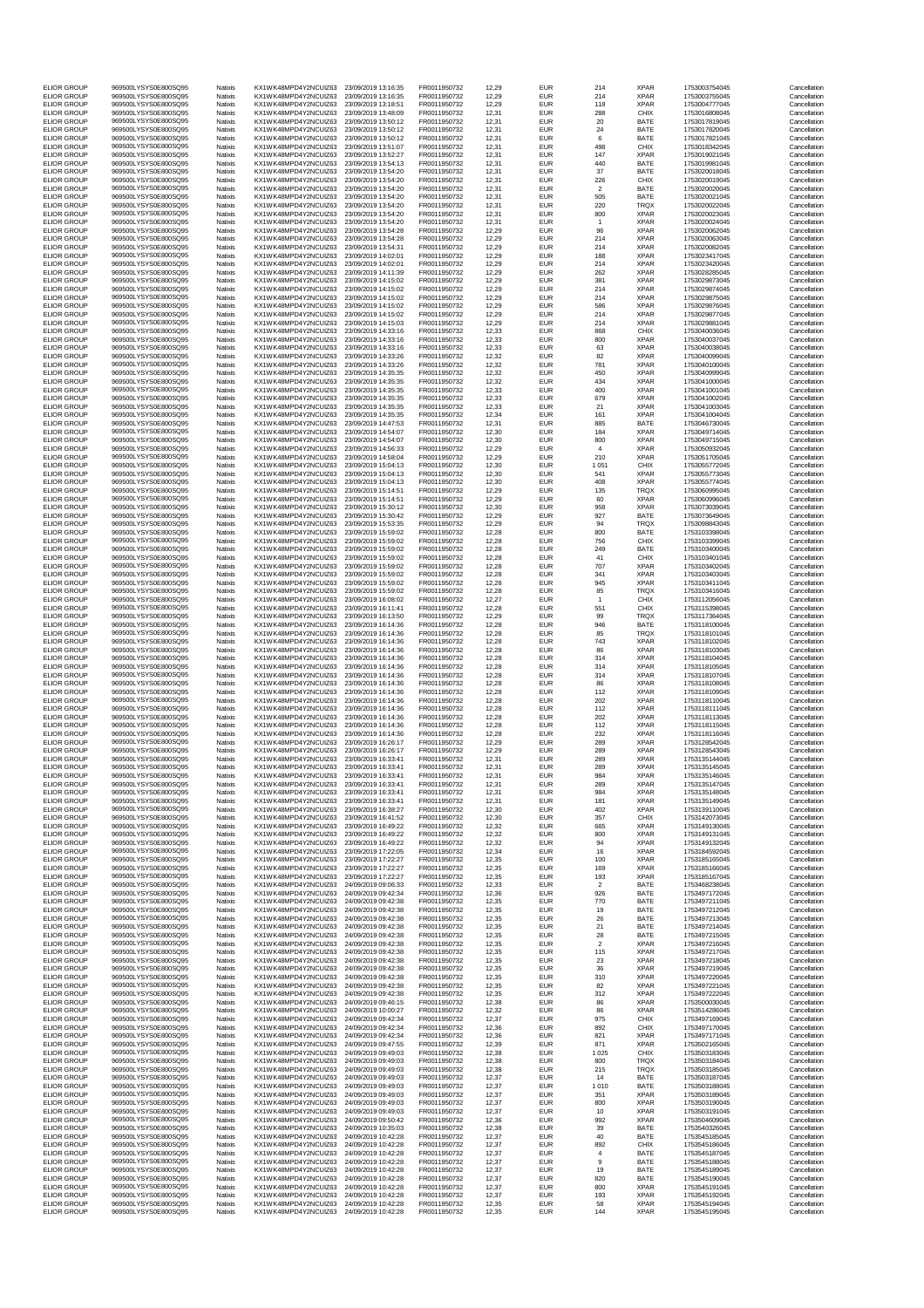| <b>ELIOR GROUP</b>                       | 969500LYSYS0E800SQ95                         | Natixis                   | KX1WK48MPD4Y2NCUIZ63                         | 24/09/2019 10:42:28                        | FR0011950732                 | 12,35          | <b>EUR</b>               | 856                | <b>XPAR</b>                | 1753545196045                  | Cancellation                 |
|------------------------------------------|----------------------------------------------|---------------------------|----------------------------------------------|--------------------------------------------|------------------------------|----------------|--------------------------|--------------------|----------------------------|--------------------------------|------------------------------|
| <b>ELIOR GROUP</b><br><b>ELIOR GROUP</b> | 969500LYSYS0E800SQ95<br>969500LYSYS0E800SQ95 | Natixis<br>Natixis        | KX1WK48MPD4Y2NCUIZ63<br>KX1WK48MPD4Y2NCUIZ63 | 24/09/2019 10:42:28<br>24/09/2019 10:42:28 | FR0011950732<br>FR0011950732 | 12,35<br>12,35 | <b>EUR</b><br><b>EUR</b> | 144<br>281         | <b>XPAR</b><br><b>XPAR</b> | 1753545197045<br>1753545198045 | Cancellation<br>Cancellation |
| <b>ELIOR GROUP</b>                       | 969500LYSYS0E800SQ95                         | Natixis                   | KX1WK48MPD4Y2NCUIZ63                         | 24/09/2019 10:42:28                        | FR0011950732                 | 12,35          | <b>EUR</b>               | 144                | <b>XPAR</b>                | 1753545199045                  | Cancellation                 |
| <b>ELIOR GROUP</b>                       | 969500LYSYS0E800SQ95                         | Natixis                   | KX1WK48MPD4Y2NCUIZ63                         | 24/09/2019 10:42:28                        | FR0011950732                 | 12,35          | <b>EUR</b>               | 281                | <b>XPAR</b>                | 1753545200045                  | Cancellation                 |
| <b>ELIOR GROUP</b><br><b>ELIOR GROUP</b> | 969500LYSYS0E800SQ95<br>969500LYSYS0E800SQ95 | Natixis<br>Natixis        | KX1WK48MPD4Y2NCUIZ63<br>KX1WK48MPD4Y2NCUIZ63 | 24/09/2019 10:42:28<br>24/09/2019 10:42:28 | FR0011950732<br>FR0011950732 | 12,35<br>12,35 | <b>EUR</b><br><b>EUR</b> | 144<br>862         | <b>XPAR</b><br><b>XPAR</b> | 1753545201045<br>1753545202045 | Cancellation<br>Cancellation |
| <b>ELIOR GROUP</b><br><b>ELIOR GROUP</b> | 969500LYSYS0E800SQ95<br>969500LYSYS0E800SQ95 | Natixis<br>Natixis        | KX1WK48MPD4Y2NCUIZ63<br>KX1WK48MPD4Y2NCUIZ63 | 24/09/2019 10:42:28<br>24/09/2019 10:42:28 | FR0011950732<br>FR0011950732 | 12,34<br>12,34 | <b>EUR</b><br><b>EUR</b> | 226<br>808         | <b>XPAR</b><br><b>XPAR</b> | 1753545203045<br>1753545204045 | Cancellation<br>Cancellation |
| <b>ELIOR GROUP</b>                       | 969500LYSYS0E800SQ95                         | Natixis                   | KX1WK48MPD4Y2NCUIZ63                         | 24/09/2019 10:42:28                        | FR0011950732                 | 12,34          | <b>EUR</b>               | 88                 | <b>XPAR</b>                | 1753545205045                  | Cancellation                 |
| <b>ELIOR GROUP</b><br><b>ELIOR GROUP</b> | 969500LYSYS0E800SQ95<br>969500LYSYS0E800SQ95 | Natixis<br>Natixis        | KX1WK48MPD4Y2NCUIZ63<br>KX1WK48MPD4Y2NCUIZ63 | 24/09/2019 10:42:29<br>24/09/2019 10:42:29 | FR0011950732<br>FR0011950732 | 12,34<br>12,34 | <b>EUR</b><br><b>EUR</b> | 90<br>314          | <b>XPAR</b><br><b>XPAR</b> | 1753545217045<br>1753545218045 | Cancellation<br>Cancellation |
| <b>ELIOR GROUP</b>                       | 969500LYSYS0E800SQ95                         | Natixis                   | KX1WK48MPD4Y2NCUIZ63                         | 24/09/2019 10:42:29                        | FR0011950732                 | 12,34          | <b>EUR</b>               | 314                | <b>XPAR</b>                | 1753545219045                  | Cancellation                 |
| <b>ELIOR GROUP</b><br><b>ELIOR GROUP</b> | 969500LYSYS0E800SQ95                         | Natixis                   | KX1WK48MPD4Y2NCUIZ63                         | 24/09/2019 10:42:29                        | FR0011950732                 | 12,34          | <b>EUR</b>               | 314                | <b>XPAR</b>                | 1753545220045                  | Cancellation                 |
| <b>ELIOR GROUP</b>                       | 969500LYSYS0E800SQ95<br>969500LYSYS0E800SQ95 | Natixis<br>Natixis        | KX1WK48MPD4Y2NCUIZ63<br>KX1WK48MPD4Y2NCUIZ63 | 24/09/2019 10:42:29<br>24/09/2019 10:42:30 | FR0011950732<br>FR0011950732 | 12,34<br>12,34 | <b>EUR</b><br><b>EUR</b> | 486<br>79          | <b>XPAR</b><br><b>XPAR</b> | 1753545221045<br>1753545228045 | Cancellation<br>Cancellation |
| <b>ELIOR GROUP</b>                       | 969500LYSYS0E800SQ95                         | Natixis                   | KX1WK48MPD4Y2NCUIZ63                         | 24/09/2019 10:42:30                        | FR0011950732                 | 12,34          | <b>EUR</b>               | 235                | <b>XPAR</b>                | 1753545229045                  | Cancellation                 |
| <b>ELIOR GROUP</b><br><b>ELIOR GROUP</b> | 969500LYSYS0E800SQ95<br>969500LYSYS0E800SQ95 | Natixis<br>Natixis        | KX1WK48MPD4Y2NCUIZ63<br>KX1WK48MPD4Y2NCUIZ63 | 24/09/2019 10:42:30<br>24/09/2019 10:42:30 | FR0011950732<br>FR0011950732 | 12,34<br>12,34 | <b>EUR</b><br><b>EUR</b> | 314<br>630         | <b>XPAR</b><br><b>XPAR</b> | 1753545230045<br>1753545231045 | Cancellation<br>Cancellation |
| <b>ELIOR GROUP</b>                       | 969500LYSYS0E800SQ95                         | Natixis                   | KX1WK48MPD4Y2NCUIZ63                         | 24/09/2019 10:52:30                        | FR0011950732                 | 12,36          | <b>EUR</b>               | 192                | <b>BATE</b>                | 1753551184045                  | Cancellation                 |
| <b>ELIOR GROUP</b><br><b>ELIOR GROUP</b> | 969500LYSYS0E800SQ95<br>969500LYSYS0E800SQ95 | Natixis<br>Natixis        | KX1WK48MPD4Y2NCUIZ63<br>KX1WK48MPD4Y2NCUIZ63 | 24/09/2019 10:52:30<br>24/09/2019 10:52:30 | FR0011950732<br>FR0011950732 | 12,36<br>12,36 | <b>EUR</b><br><b>EUR</b> | 885<br>561         | <b>XPAR</b><br><b>BATE</b> | 1753551185045<br>1753551186045 | Cancellation<br>Cancellation |
| <b>ELIOR GROUP</b><br><b>ELIOR GROUP</b> | 969500LYSYS0E800SQ95<br>969500LYSYS0E800SQ95 | Natixis                   | KX1WK48MPD4Y2NCUIZ63<br>KX1WK48MPD4Y2NCUIZ63 | 24/09/2019 10:52:30                        | FR0011950732                 | 12,36<br>12,36 | <b>EUR</b><br><b>EUR</b> | 262<br>469         | <b>BATE</b><br><b>XPAR</b> | 1753551187045<br>1753561180045 | Cancellation<br>Cancellation |
| <b>ELIOR GROUP</b>                       | 969500LYSYS0E800SQ95                         | Natixis<br>Natixis        | KX1WK48MPD4Y2NCUIZ63                         | 24/09/2019 11:07:53<br>24/09/2019 11:07:55 | FR0011950732<br>FR0011950732 | 12,36          | <b>EUR</b>               | 375                | <b>CHIX</b>                | 1753561197045                  | Cancellation                 |
| <b>ELIOR GROUP</b><br><b>ELIOR GROUP</b> | 969500LYSYS0E800SQ95<br>969500LYSYS0E800SQ95 | Natixis<br>Natixis        | KX1WK48MPD4Y2NCUIZ63<br>KX1WK48MPD4Y2NCUIZ63 | 24/09/2019 11:31:44<br>24/09/2019 11:55:16 | FR0011950732<br>FR0011950732 | 12,42<br>12,44 | <b>EUR</b><br><b>EUR</b> | 800<br>1 0 4 9     | <b>XPAR</b><br><b>CHIX</b> | 1753575790045<br>1753591591045 | Cancellation<br>Cancellation |
| <b>ELIOR GROUP</b>                       | 969500LYSYS0E800SQ95                         | Natixis                   | KX1WK48MPD4Y2NCUIZ63                         | 24/09/2019 11:55:16                        | FR0011950732                 | 12,44          | <b>EUR</b>               | 213                | <b>XPAR</b>                | 1753591592045                  | Cancellation                 |
| <b>ELIOR GROUP</b><br><b>ELIOR GROUP</b> | 969500LYSYS0E800SQ95<br>969500LYSYS0E800SQ95 | Natixis<br>Natixis        | KX1WK48MPD4Y2NCUIZ63<br>KX1WK48MPD4Y2NCUIZ63 | 24/09/2019 11:55:16<br>24/09/2019 11:55:16 | FR0011950732<br>FR0011950732 | 12,44<br>12,44 | <b>EUR</b><br><b>EUR</b> | 994<br>661         | <b>TRQX</b><br><b>XPAR</b> | 1753591593045<br>1753591594045 | Cancellation<br>Cancellation |
| <b>ELIOR GROUP</b>                       | 969500LYSYS0E800SQ95                         | Natixis                   | KX1WK48MPD4Y2NCUIZ63                         | 24/09/2019 11:55:16                        | FR0011950732                 | 12,43          | <b>EUR</b>               | 962                | <b>BATE</b>                | 1753591595045                  | Cancellation                 |
| <b>ELIOR GROUP</b><br><b>ELIOR GROUP</b> | 969500LYSYS0E800SQ95<br>969500LYSYS0E800SQ95 | Natixis<br>Natixis        | KX1WK48MPD4Y2NCUIZ63<br>KX1WK48MPD4Y2NCUIZ63 | 24/09/2019 11:55:16<br>24/09/2019 11:55:16 | FR0011950732<br>FR0011950732 | 12,43<br>12,43 | <b>EUR</b><br><b>EUR</b> | 800<br>31          | <b>XPAR</b><br><b>XPAR</b> | 1753591596045<br>1753591597045 | Cancellation<br>Cancellation |
| <b>ELIOR GROUP</b>                       | 969500LYSYS0E800SQ95                         | Natixis                   | KX1WK48MPD4Y2NCUIZ63                         | 24/09/2019 12:01:11                        | FR0011950732                 | 12,42          | <b>EUR</b>               | 237                | <b>XPAR</b>                | 1753595148045                  | Cancellation                 |
| <b>ELIOR GROUP</b><br><b>ELIOR GROUP</b> | 969500LYSYS0E800SQ95<br>969500LYSYS0E800SQ95 | Natixis<br>Natixis        | KX1WK48MPD4Y2NCUIZ63<br>KX1WK48MPD4Y2NCUIZ63 | 24/09/2019 12:06:44<br>24/09/2019 12:38:42 | FR0011950732<br>FR0011950732 | 12,42<br>12,44 | <b>EUR</b><br><b>EUR</b> | 565<br>889         | <b>XPAR</b><br><b>BATE</b> | 1753598465045<br>1753612650045 | Cancellation<br>Cancellation |
| <b>ELIOR GROUP</b>                       | 969500LYSYS0E800SQ95                         | Natixis                   | KX1WK48MPD4Y2NCUIZ63                         | 24/09/2019 12:38:42                        | FR0011950732                 | 12,44          | <b>EUR</b>               | 977                | <b>CHIX</b>                | 1753612651045                  | Cancellation                 |
| <b>ELIOR GROUP</b><br><b>ELIOR GROUP</b> | 969500LYSYS0E800SQ95<br>969500LYSYS0E800SQ95 | Natixis<br>Natixis        | KX1WK48MPD4Y2NCUIZ63<br>KX1WK48MPD4Y2NCUIZ63 | 24/09/2019 12:38:42<br>24/09/2019 12:38:42 | FR0011950732<br>FR0011950732 | 12,44<br>12,44 | <b>EUR</b><br><b>EUR</b> | 729<br>233         | <b>XPAR</b><br><b>XPAR</b> | 1753612652045<br>1753612653045 | Cancellation<br>Cancellation |
| <b>ELIOR GROUP</b>                       | 969500LYSYS0E800SQ95                         | Natixis                   | KX1WK48MPD4Y2NCUIZ63                         | 24/09/2019 12:54:39                        | FR0011950732                 | 12,44          | <b>EUR</b>               | 54                 | <b>XPAR</b>                | 1753620207045                  | Cancellation                 |
| <b>ELIOR GROUP</b><br><b>ELIOR GROUP</b> | 969500LYSYS0E800SQ95<br>969500LYSYS0E800SQ95 | Natixis<br>Natixis        | KX1WK48MPD4Y2NCUIZ63<br>KX1WK48MPD4Y2NCUIZ63 | 24/09/2019 12:54:39<br>24/09/2019 12:54:39 | FR0011950732<br>FR0011950732 | 12,44<br>12,44 | <b>EUR</b><br><b>EUR</b> | 456<br>398         | <b>XPAR</b><br><b>XPAR</b> | 1753620208045<br>1753620209045 | Cancellation<br>Cancellation |
| <b>ELIOR GROUP</b>                       | 969500LYSYS0E800SQ95                         | Natixis                   | KX1WK48MPD4Y2NCUIZ63                         | 24/09/2019 13:30:14                        | FR0011950732                 | 12,44          | <b>EUR</b>               | 261                | <b>CHIX</b>                | 1753635904045                  | Cancellation                 |
| <b>ELIOR GROUP</b><br><b>ELIOR GROUP</b> | 969500LYSYS0E800SQ95<br>969500LYSYS0E800SQ95 | <b>Natixis</b><br>Natixis | KX1WK48MPD4Y2NCUIZ63<br>KX1WK48MPD4Y2NCUIZ63 | 24/09/2019 13:41:39<br>24/09/2019 14:06:12 | FR0011950732<br>FR0011950732 | 12,44<br>12,44 | <b>EUR</b><br><b>EUR</b> | 412<br>619         | <b>BATE</b><br><b>CHIX</b> | 1753640743045<br>1753651461045 | Cancellation<br>Cancellation |
| <b>ELIOR GROUP</b>                       | 969500LYSYS0E800SQ95                         | Natixis                   | KX1WK48MPD4Y2NCUIZ63                         | 24/09/2019 14:06:12                        | FR0011950732                 | 12,44          | <b>EUR</b>               | 114                | <b>CHIX</b>                | 1753651462045                  | Cancellation                 |
| <b>ELIOR GROUP</b><br><b>ELIOR GROUP</b> | 969500LYSYS0E800SQ95<br>969500LYSYS0E800SQ95 | Natixis<br>Natixis        | KX1WK48MPD4Y2NCUIZ63<br>KX1WK48MPD4Y2NCUIZ63 | 24/09/2019 14:10:14<br>24/09/2019 14:36:29 | FR0011950732<br>FR0011950732 | 12,44<br>12,45 | <b>EUR</b><br><b>EUR</b> | 230<br>278         | <b>BATE</b><br><b>BATE</b> | 1753653704045<br>1753667570045 | Cancellation<br>Cancellation |
| <b>ELIOR GROUP</b>                       | 969500LYSYS0E800SQ95                         | Natixis                   | KX1WK48MPD4Y2NCUIZ63                         | 24/09/2019 14:37:03                        | FR0011950732                 | 12,45          | <b>EUR</b>               | 417                | <b>CHIX</b>                | 1753667808045                  | Cancellation                 |
| <b>ELIOR GROUP</b><br><b>ELIOR GROUP</b> | 969500LYSYS0E800SQ95<br>969500LYSYS0E800SQ95 | Natixis                   | KX1WK48MPD4Y2NCUIZ63<br>KX1WK48MPD4Y2NCUIZ63 | 24/09/2019 14:37:03<br>24/09/2019 14:44:42 | FR0011950732                 | 12,45<br>12,44 | <b>EUR</b><br><b>EUR</b> | 615<br>580         | <b>CHIX</b><br><b>TRQX</b> | 1753667809045<br>1753671714045 | Cancellation<br>Cancellation |
| <b>ELIOR GROUP</b>                       | 969500LYSYS0E800SQ95                         | Natixis<br>Natixis        | KX1WK48MPD4Y2NCUIZ63                         | 24/09/2019 14:44:45                        | FR0011950732<br>FR0011950732 | 12,45          | <b>EUR</b>               | 800                | <b>BATE</b>                | 1753671725045                  | Cancellation                 |
| <b>ELIOR GROUP</b><br><b>ELIOR GROUP</b> | 969500LYSYS0E800SQ95<br>969500LYSYS0E800SQ95 | <b>Natixis</b>            | KX1WK48MPD4Y2NCUIZ63<br>KX1WK48MPD4Y2NCUIZ63 | 24/09/2019 14:44:45                        | FR0011950732<br>FR0011950732 | 12,45<br>12,44 | <b>EUR</b><br><b>EUR</b> | 177<br>314         | <b>BATE</b><br><b>BATE</b> | 1753671726045<br>1753677656045 | Cancellation<br>Cancellation |
| <b>ELIOR GROUP</b>                       | 969500LYSYS0E800SQ95                         | Natixis<br>Natixis        | KX1WK48MPD4Y2NCUIZ63                         | 24/09/2019 14:56:27<br>24/09/2019 14:56:27 | FR0011950732                 | 12,44          | <b>EUR</b>               | 27                 | <b>BATE</b>                | 1753677657045                  | Cancellation                 |
| <b>ELIOR GROUP</b><br><b>ELIOR GROUP</b> | 969500LYSYS0E800SQ95<br>969500LYSYS0E800SQ95 | Natixis                   | KX1WK48MPD4Y2NCUIZ63                         | 24/09/2019 15:06:57                        | FR0011950732                 | 12,44          | <b>EUR</b>               | 398                | <b>XPAR</b>                | 1753683278045                  | Cancellation                 |
| <b>ELIOR GROUP</b>                       | 969500LYSYS0E800SQ95                         | Natixis<br>Natixis        | KX1WK48MPD4Y2NCUIZ63<br>KX1WK48MPD4Y2NCUIZ63 | 24/09/2019 15:23:20<br>24/09/2019 15:23:30 | FR0011950732<br>FR0011950732 | 12,45<br>12,46 | <b>EUR</b><br><b>EUR</b> | 463<br>45          | <b>BATE</b><br><b>TRQX</b> | 1753693064045<br>1753693208045 | Cancellation<br>Cancellation |
| <b>ELIOR GROUP</b><br><b>ELIOR GROUP</b> | 969500LYSYS0E800SQ95<br>969500LYSYS0E800SQ95 | Natixis<br>Natixis        | KX1WK48MPD4Y2NCUIZ63<br>KX1WK48MPD4Y2NCUIZ63 | 24/09/2019 15:23:30<br>24/09/2019 15:23:30 | FR0011950732<br>FR0011950732 | 12,46<br>12,46 | <b>EUR</b><br><b>EUR</b> | 119                | <b>TRQX</b><br><b>TRQX</b> | 1753693209045<br>1753693210045 | Cancellation<br>Cancellation |
| <b>ELIOR GROUP</b>                       | 969500LYSYS0E800SQ95                         | Natixis                   | KX1WK48MPD4Y2NCUIZ63                         | 24/09/2019 15:23:30                        | FR0011950732                 | 12,46          | <b>EUR</b>               | 89<br>410          | <b>TRQX</b>                | 1753693211045                  | Cancellation                 |
| <b>ELIOR GROUP</b><br><b>ELIOR GROUP</b> | 969500LYSYS0E800SQ95<br>969500LYSYS0E800SQ95 | Natixis                   | KX1WK48MPD4Y2NCUIZ63<br>KX1WK48MPD4Y2NCUIZ63 | 24/09/2019 15:23:30                        | FR0011950732                 | 12,46          | <b>EUR</b><br><b>EUR</b> | 119<br>932         | <b>TRQX</b><br><b>CHIX</b> | 1753693212045                  | Cancellation<br>Cancellation |
| <b>ELIOR GROUP</b>                       | 969500LYSYS0E800SQ95                         | <b>Natixis</b><br>Natixis | KX1WK48MPD4Y2NCUIZ63                         | 24/09/2019 15:29:50<br>24/09/2019 15:34:14 | FR0011950732<br>FR0011950732 | 12,46<br>12,46 | <b>EUR</b>               | 18                 | <b>CHIX</b>                | 1753697600045<br>1753706961045 | Cancellation                 |
| <b>ELIOR GROUP</b><br><b>ELIOR GROUP</b> | 969500LYSYS0E800SQ95<br>969500LYSYS0E800SQ95 | Natixis<br>Natixis        | KX1WK48MPD4Y2NCUIZ63<br>KX1WK48MPD4Y2NCUIZ63 | 24/09/2019 15:36:23<br>24/09/2019 15:36:37 | FR0011950732<br>FR0011950732 | 12,46<br>12,45 | <b>EUR</b><br><b>EUR</b> | 1 0 1 6<br>1 1 3 3 | <b>CHIX</b><br><b>XPAR</b> | 1753709554045<br>1753709800045 | Cancellation<br>Cancellation |
| <b>ELIOR GROUP</b>                       | 969500LYSYS0E800SQ95                         | Natixis                   | KX1WK48MPD4Y2NCUIZ63                         | 24/09/2019 15:36:37                        | FR0011950732                 | 12,44          | <b>EUR</b>               | 892                | <b>BATE</b>                | 1753709801045                  | Cancellation                 |
| <b>ELIOR GROUP</b><br><b>ELIOR GROUP</b> | 969500LYSYS0E800SQ95<br>969500LYSYS0E800SQ95 | Natixis<br>Natixis        | KX1WK48MPD4Y2NCUIZ63<br>KX1WK48MPD4Y2NCUIZ63 | 24/09/2019 15:36:40<br>24/09/2019 15:55:38 | FR0011950732<br>FR0011950732 | 12,43<br>12,45 | <b>EUR</b><br><b>EUR</b> | 321<br>219         | <b>XPAR</b><br><b>CHIX</b> | 1753709849045<br>1753731225045 | Cancellation<br>Cancellation |
| <b>ELIOR GROUP</b>                       | 969500LYSYS0E800SQ95                         | Natixis                   | KX1WK48MPD4Y2NCUIZ63                         | 24/09/2019 15:55:38                        | FR0011950732                 | 12,45          | <b>EUR</b>               | 800                | <b>CHIX</b>                | 1753731226045                  | Cancellation                 |
| <b>ELIOR GROUP</b><br><b>ELIOR GROUP</b> | 969500LYSYS0E800SQ95<br>969500LYSYS0E800SQ95 | Natixis<br>Natixis        | KX1WK48MPD4Y2NCUIZ63<br>KX1WK48MPD4Y2NCUIZ63 | 24/09/2019 16:02:01<br>24/09/2019 16:02:34 | FR0011950732<br>FR0011950732 | 12,44<br>12,44 | <b>EUR</b><br><b>EUR</b> | 45<br>638          | <b>BATE</b><br><b>BATE</b> | 1753741029045<br>1753741943045 | Cancellation<br>Cancellation |
| <b>ELIOR GROUP</b>                       | 969500LYSYS0E800SQ95                         | <b>Natixis</b>            | KX1WK48MPD4Y2NCUIZ63                         | 24/09/2019 16:02:34                        | FR0011950732                 | 12,44          | <b>EUR</b>               | 190                | <b>BATE</b>                | 1753741944045                  | Cancellation                 |
| <b>ELIOR GROUP</b><br><b>ELIOR GROUP</b> | 969500LYSYS0E800SQ95<br>969500LYSYS0E800SQ95 | Natixis<br>Natixis        | KX1WK48MPD4Y2NCUIZ63<br>KX1WK48MPD4Y2NCUIZ63 | 24/09/2019 16:02:34<br>24/09/2019 16:05:44 | FR0011950732<br>FR0011950732 | 12,44<br>12,45 | <b>EUR</b><br><b>EUR</b> | 41<br>131          | <b>BATE</b><br><b>XPAR</b> | 1753741945045<br>1753746151045 | Cancellation<br>Cancellation |
| <b>ELIOR GROUP</b>                       | 969500LYSYS0E800SQ95                         | Natixis                   | KX1WK48MPD4Y2NCUIZ63                         | 24/09/2019 16:05:44                        | FR0011950732                 | 12,45          | <b>EUR</b>               | 804                | <b>XPAR</b>                | 1753746152045                  | Cancellation                 |
| <b>ELIOR GROUP</b><br><b>ELIOR GROUP</b> | 969500LYSYS0E800SQ95<br>969500LYSYS0E800SQ95 | Natixis<br>Natixis        | KX1WK48MPD4Y2NCUIZ63<br>KX1WK48MPD4Y2NCUIZ63 | 24/09/2019 16:05:44<br>24/09/2019 16:05:44 | FR0011950732<br>FR0011950732 | 12,45<br>12,45 | <b>EUR</b><br><b>EUR</b> | 274<br>777         | <b>TRQX</b><br><b>XPAR</b> | 1753746153045<br>1753746154045 | Cancellation<br>Cancellation |
| <b>ELIOR GROUP</b>                       | 969500LYSYS0E800SQ95                         | Natixis                   | KX1WK48MPD4Y2NCUIZ63                         | 24/09/2019 16:05:44                        | FR0011950732                 | 12,45          | <b>EUR</b>               | 618                | <b>TRQX</b>                | 1753746155045                  | Cancellation                 |
| <b>ELIOR GROUP</b><br><b>ELIOR GROUP</b> | 969500LYSYS0E800SQ95<br>969500LYSYS0E800SQ95 | Natixis<br>Natixis        | KX1WK48MPD4Y2NCUIZ63<br>KX1WK48MPD4Y2NCUIZ63 | 24/09/2019 16:06:24<br>24/09/2019 16:06:24 | FR0011950732<br>FR0011950732 | 12,44<br>12,44 | <b>EUR</b><br><b>EUR</b> | 1 0 1 7<br>993     | <b>CHIX</b><br><b>BATE</b> | 1753747576045<br>1753747577045 | Cancellation<br>Cancellation |
| <b>ELIOR GROUP</b>                       | 969500LYSYS0E800SQ95                         | Natixis                   | KX1WK48MPD4Y2NCUIZ63                         | 24/09/2019 16:06:24                        | FR0011950732                 | 12,44          | <b>EUR</b>               | 998                | <b>XPAR</b>                | 1753747578045                  | Cancellation                 |
| <b>ELIOR GROUP</b><br><b>ELIOR GROUP</b> | 969500LYSYS0E800SQ95<br>969500LYSYS0E800SQ95 | Natixis<br>Natixis        | KX1WK48MPD4Y2NCUIZ63<br>KX1WK48MPD4Y2NCUIZ63 | 24/09/2019 16:06:53<br>24/09/2019 16:06:53 | FR0011950732<br>FR0011950732 | 12,43<br>12,43 | <b>EUR</b><br><b>EUR</b> | 56<br>814          | <b>XPAR</b><br><b>XPAR</b> | 1753748235045<br>1753748236045 | Cancellation<br>Cancellation |
| <b>ELIOR GROUP</b>                       | 969500LYSYS0E800SQ95                         | Natixis                   | KX1WK48MPD4Y2NCUIZ63                         | 24/09/2019 16:15:20                        | FR0011950732                 | 12,43          | <b>EUR</b>               | 169                | <b>XPAR</b>                | 1753760851045                  | Cancellation                 |
| <b>ELIOR GROUP</b><br><b>ELIOR GROUP</b> | 969500LYSYS0E800SQ95<br>969500LYSYS0E800SQ95 | Natixis<br>Natixis        | KX1WK48MPD4Y2NCUIZ63<br>KX1WK48MPD4Y2NCUIZ63 | 24/09/2019 16:16:29<br>24/09/2019 16:16:29 | FR0011950732<br>FR0011950732 | 12,43<br>12,43 | <b>EUR</b><br><b>EUR</b> | 260<br>474         | <b>XPAR</b><br><b>XPAR</b> | 1753762793045<br>1753762794045 | Cancellation<br>Cancellation |
| <b>ELIOR GROUP</b>                       | 969500LYSYS0E800SQ95                         | <b>Natixis</b>            | KX1WK48MPD4Y2NCUIZ63                         | 24/09/2019 16:17:20                        | FR0011950732                 | 12,42          | <b>EUR</b>               | 425                | <b>BATE</b>                | 1753764147045                  | Cancellation                 |
| <b>ELIOR GROUP</b><br><b>ELIOR GROUP</b> | 969500LYSYS0E800SQ95<br>969500LYSYS0E800SQ95 | Natixis<br>Natixis        | KX1WK48MPD4Y2NCUIZ63<br>KX1WK48MPD4Y2NCUIZ63 | 24/09/2019 16:17:20<br>24/09/2019 16:21:28 | FR0011950732<br>FR0011950732 | 12,42<br>12,43 | <b>EUR</b><br><b>EUR</b> | 57<br>747          | <b>BATE</b><br><b>XPAR</b> | 1753764148045<br>1753770038045 | Cancellation<br>Cancellation |
| <b>ELIOR GROUP</b>                       | 969500LYSYS0E800SQ95                         | Natixis                   | KX1WK48MPD4Y2NCUIZ63                         | 24/09/2019 16:21:28                        | FR0011950732                 | 12,43          | <b>EUR</b>               | 212                | <b>XPAR</b>                | 1753770039045                  | Cancellation                 |
| <b>ELIOR GROUP</b><br><b>ELIOR GROUP</b> | 969500LYSYS0E800SQ95<br>969500LYSYS0E800SQ95 | Natixis<br>Natixis        | KX1WK48MPD4Y2NCUIZ63<br>KX1WK48MPD4Y2NCUIZ63 | 24/09/2019 16:21:37<br>24/09/2019 16:21:37 | FR0011950732<br>FR0011950732 | 12,43<br>12,43 | <b>EUR</b><br><b>EUR</b> | 469<br>383         | <b>XPAR</b><br><b>XPAR</b> | 1753770549045<br>1753770550045 | Cancellation<br>Cancellation |
| <b>ELIOR GROUP</b>                       | 969500LYSYS0E800SQ95                         | Natixis                   | KX1WK48MPD4Y2NCUIZ63                         | 24/09/2019 16:22:16                        | FR0011950732                 | 12,43          | <b>EUR</b>               | 150                | <b>CHIX</b>                | 1753771727045                  | Cancellation                 |
| <b>ELIOR GROUP</b><br><b>ELIOR GROUP</b> | 969500LYSYS0E800SQ95<br>969500LYSYS0E800SQ95 | Natixis<br>Natixis        | KX1WK48MPD4Y2NCUIZ63<br>KX1WK48MPD4Y2NCUIZ63 | 24/09/2019 16:22:16<br>24/09/2019 16:24:18 | FR0011950732<br>FR0011950732 | 12,43<br>12,42 | <b>EUR</b><br><b>EUR</b> | 143<br>801         | <b>CHIX</b><br><b>BATE</b> | 1753771728045<br>1753774869045 | Cancellation<br>Cancellation |
| <b>ELIOR GROUP</b><br><b>ELIOR GROUP</b> | 969500LYSYS0E800SQ95<br>969500LYSYS0E800SQ95 | Natixis<br>Natixis        | KX1WK48MPD4Y2NCUIZ63<br>KX1WK48MPD4Y2NCUIZ63 | 24/09/2019 16:24:18<br>24/09/2019 16:24:18 | FR0011950732<br>FR0011950732 | 12,42<br>12,42 | <b>EUR</b><br><b>EUR</b> | 828<br>153         | <b>XPAR</b><br><b>TRQX</b> | 1753774870045<br>1753774871045 | Cancellation<br>Cancellation |
| <b>ELIOR GROUP</b>                       | 969500LYSYS0E800SQ95                         | Natixis                   | KX1WK48MPD4Y2NCUIZ63                         | 24/09/2019 16:24:18                        | FR0011950732                 | 12,42          | <b>EUR</b>               | 76                 | <b>XPAR</b>                | 1753774872045                  | Cancellation                 |
| <b>ELIOR GROUP</b><br><b>ELIOR GROUP</b> | 969500LYSYS0E800SQ95<br>969500LYSYS0E800SQ95 | Natixis<br>Natixis        | KX1WK48MPD4Y2NCUIZ63<br>KX1WK48MPD4Y2NCUIZ63 | 24/09/2019 16:24:18<br>24/09/2019 16:24:18 | FR0011950732<br>FR0011950732 | 12,42<br>12,42 | <b>EUR</b><br><b>EUR</b> | 139<br>352         | <b>XPAR</b><br><b>XPAR</b> | 1753774873045<br>1753774874045 | Cancellation<br>Cancellation |
| <b>ELIOR GROUP</b>                       | 969500LYSYS0E800SQ95                         | Natixis                   | KX1WK48MPD4Y2NCUIZ63                         | 24/09/2019 16:31:18                        | FR0011950732                 | 12,41          | <b>EUR</b>               | 36                 | <b>CHIX</b>                | 1753784469045                  | Cancellation                 |
| <b>ELIOR GROUP</b>                       | 969500LYSYS0E800SQ95<br>969500LYSYS0E800SQ95 | Natixis                   | KX1WK48MPD4Y2NCUIZ63                         | 24/09/2019 16:34:49                        | FR0011950732                 | 12,42          | <b>EUR</b>               | 666                | <b>CHIX</b>                | 1753789124045                  | Cancellation                 |
| <b>ELIOR GROUP</b><br><b>ELIOR GROUP</b> | 969500LYSYS0E800SQ95                         | Natixis<br>Natixis        | KX1WK48MPD4Y2NCUIZ63<br>KX1WK48MPD4Y2NCUIZ63 | 24/09/2019 16:34:49<br>24/09/2019 16:34:49 | FR0011950732<br>FR0011950732 | 12,42<br>12,42 | <b>EUR</b><br><b>EUR</b> | 153<br>735         | <b>TRQX</b><br><b>XPAR</b> | 1753789125045<br>1753789126045 | Cancellation<br>Cancellation |
| <b>ELIOR GROUP</b>                       | 969500LYSYS0E800SQ95                         | Natixis                   | KX1WK48MPD4Y2NCUIZ63                         | 24/09/2019 16:34:49                        | FR0011950732                 | 12,42          | <b>EUR</b>               | 154                | <b>XPAR</b>                | 1753789127045                  | Cancellation                 |
| <b>ELIOR GROUP</b><br><b>ELIOR GROUP</b> | 969500LYSYS0E800SQ95<br>969500LYSYS0E800SQ95 | Natixis<br>Natixis        | KX1WK48MPD4Y2NCUIZ63<br>KX1WK48MPD4Y2NCUIZ63 | 24/09/2019 16:34:49<br>24/09/2019 16:34:49 | FR0011950732<br>FR0011950732 | 12,42<br>12,42 | <b>EUR</b><br><b>EUR</b> | 349<br>65          | <b>XPAR</b><br><b>XPAR</b> | 1753789128045<br>1753789129045 | Cancellation<br>Cancellation |
| <b>ELIOR GROUP</b><br><b>ELIOR GROUP</b> | 969500LYSYS0E800SQ95<br>969500LYSYS0E800SQ95 | Natixis                   | KX1WK48MPD4Y2NCUIZ63                         | 24/09/2019 16:34:49<br>24/09/2019 16:34:49 | FR0011950732                 | 12,42          | <b>EUR</b>               | 414                | <b>XPAR</b>                | 1753789130045                  | Cancellation                 |
| <b>ELIOR GROUP</b>                       | 969500LYSYS0E800SQ95                         | Natixis<br>Natixis        | KX1WK48MPD4Y2NCUIZ63<br>KX1WK48MPD4Y2NCUIZ63 | 24/09/2019 16:34:49                        | FR0011950732<br>FR0011950732 | 12,42<br>12,42 | <b>EUR</b><br><b>EUR</b> | 879<br>414         | <b>XPAR</b><br><b>XPAR</b> | 1753789131045<br>1753789132045 | Cancellation<br>Cancellation |
| <b>ELIOR GROUP</b><br><b>ELIOR GROUP</b> | 969500LYSYS0E800SQ95<br>969500LYSYS0E800SQ95 | Natixis                   | KX1WK48MPD4Y2NCUIZ63                         | 24/09/2019 16:34:49                        | FR0011950732                 | 12,42          | <b>EUR</b>               | 540                | <b>XPAR</b><br><b>XPAR</b> | 1753789133045                  | Cancellation                 |
| <b>ELIOR GROUP</b>                       | 969500LYSYS0E800SQ95                         | Natixis<br>Natixis        | KX1WK48MPD4Y2NCUIZ63<br>KX1WK48MPD4Y2NCUIZ63 | 24/09/2019 16:34:49<br>24/09/2019 16:34:49 | FR0011950732<br>FR0011950732 | 12,42<br>12,42 | <b>EUR</b><br><b>EUR</b> | 154<br>185         | <b>XPAR</b>                | 1753789134045<br>1753789135045 | Cancellation<br>Cancellation |
| <b>ELIOR GROUP</b><br><b>ELIOR GROUP</b> | 969500LYSYS0E800SQ95<br>969500LYSYS0E800SQ95 | Natixis<br>Natixis        | KX1WK48MPD4Y2NCUIZ63<br>KX1WK48MPD4Y2NCUIZ63 | 24/09/2019 16:34:50<br>24/09/2019 16:35:02 | FR0011950732<br>FR0011950732 | 12,41<br>12,41 | <b>EUR</b><br><b>EUR</b> | 425<br>419         | <b>BATE</b><br><b>BATE</b> | 1753789151045<br>1753789417045 | Cancellation<br>Cancellation |
| <b>ELIOR GROUP</b>                       | 969500LYSYS0E800SQ95                         | Natixis                   | KX1WK48MPD4Y2NCUIZ63                         | 24/09/2019 16:35:02                        | FR0011950732                 | 12,41          | <b>EUR</b>               | 411                | <b>XPAR</b>                | 1753789418045                  | Cancellation                 |
| <b>ELIOR GROUP</b><br><b>ELIOR GROUP</b> | 969500LYSYS0E800SQ95<br>969500LYSYS0E800SQ95 | Natixis<br>Natixis        | KX1WK48MPD4Y2NCUIZ63<br>KX1WK48MPD4Y2NCUIZ63 | 24/09/2019 16:35:02<br>24/09/2019 16:35:49 | FR0011950732<br>FR0011950732 | 12,41<br>12,40 | <b>EUR</b><br><b>EUR</b> | 472<br>275         | <b>XPAR</b><br><b>BATE</b> | 1753789420045<br>1753790591045 | Cancellation<br>Cancellation |
| <b>ELIOR GROUP</b>                       | 969500LYSYS0E800SQ95                         | Natixis                   | KX1WK48MPD4Y2NCUIZ63                         | 24/09/2019 16:35:49                        | FR0011950732                 | 12,40          | <b>EUR</b>               | 147                | <b>BATE</b>                | 1753790593045                  | Cancellation                 |
| <b>ELIOR GROUP</b><br><b>ELIOR GROUP</b> | 969500LYSYS0E800SQ95<br>969500LYSYS0E800SQ95 | Natixis<br>Natixis        | KX1WK48MPD4Y2NCUIZ63<br>KX1WK48MPD4Y2NCUIZ63 | 24/09/2019 16:35:49<br>24/09/2019 16:35:49 | FR0011950732<br>FR0011950732 | 12,40<br>12,40 | <b>EUR</b><br><b>EUR</b> | 102<br>25          | <b>TRQX</b><br><b>XPAR</b> | 1753790594045<br>1753790595045 | Cancellation<br>Cancellation |
| <b>ELIOR GROUP</b>                       | 969500LYSYS0E800SQ95                         | Natixis                   | KX1WK48MPD4Y2NCUIZ63                         | 24/09/2019 16:35:49                        | FR0011950732                 | 12,40          | <b>EUR</b>               | 800                | <b>XPAR</b>                | 1753790596045                  | Cancellation                 |
| <b>ELIOR GROUP</b><br><b>ELIOR GROUP</b> | 969500LYSYS0E800SQ95<br>969500LYSYS0E800SQ95 | Natixis<br>Natixis        | KX1WK48MPD4Y2NCUIZ63<br>KX1WK48MPD4Y2NCUIZ63 | 24/09/2019 16:35:49<br>24/09/2019 16:38:49 | FR0011950732<br>FR0011950732 | 12,40<br>12,40 | <b>EUR</b><br><b>EUR</b> | 23<br>6            | <b>XPAR</b><br><b>CHIX</b> | 1753790597045<br>1753794313045 | Cancellation<br>Cancellation |
| <b>ELIOR GROUP</b>                       | 969500LYSYS0E800SQ95                         | Natixis                   | KX1WK48MPD4Y2NCUIZ63                         | 24/09/2019 16:40:38                        | FR0011950732                 | 12,40          | <b>EUR</b>               | 394                | <b>CHIX</b>                | 1753796813045                  | Cancellation                 |
| <b>ELIOR GROUP</b><br><b>ELIOR GROUP</b> | 969500LYSYS0E800SQ95<br>969500LYSYS0E800SQ95 | Natixis<br>Natixis        | KX1WK48MPD4Y2NCUIZ63<br>KX1WK48MPD4Y2NCUIZ63 | 24/09/2019 16:40:38<br>24/09/2019 16:40:38 | FR0011950732<br>FR0011950732 | 12,40<br>12,40 | <b>EUR</b><br><b>EUR</b> | 204<br>714         | <b>XPAR</b><br><b>XPAR</b> | 1753796814045<br>1753796815045 | Cancellation<br>Cancellation |
| <b>ELIOR GROUP</b>                       | 969500LYSYS0E800SQ95                         | Natixis                   | KX1WK48MPD4Y2NCUIZ63                         | 24/09/2019 16:59:43                        | FR0011950732                 | 12,41          | <b>EUR</b>               | 373                | <b>BATE</b>                | 1753822843045                  | Cancellation                 |
| <b>ELIOR GROUP</b><br><b>ELIOR GROUP</b> | 969500LYSYS0E800SQ95<br>969500LYSYS0E800SQ95 | Natixis<br>Natixis        | KX1WK48MPD4Y2NCUIZ63<br>KX1WK48MPD4Y2NCUIZ63 | 24/09/2019 16:59:43<br>24/09/2019 17:00:17 | FR0011950732<br>FR0011950732 | 12,41<br>12,40 | <b>EUR</b><br><b>EUR</b> | 426<br>65          | <b>CHIX</b><br><b>BATE</b> | 1753822844045<br>1753824104045 | Cancellation<br>Cancellation |
| <b>ELIOR GROUP</b>                       | 969500LYSYS0E800SQ95                         | Natixis                   | KX1WK48MPD4Y2NCUIZ63                         | 24/09/2019 17:00:31                        | FR0011950732                 | 12,41          | <b>EUR</b>               | 91                 | <b>TRQX</b>                | 1753824444045                  | Cancellation                 |
| <b>ELIOR GROUP</b><br><b>ELIOR GROUP</b> | 969500LYSYS0E800SQ95<br>969500LYSYS0E800SQ95 | Natixis<br>Natixis        | KX1WK48MPD4Y2NCUIZ63<br>KX1WK48MPD4Y2NCUIZ63 | 24/09/2019 17:00:43<br>24/09/2019 17:00:43 | FR0011950732<br>FR0011950732 | 12,40<br>12,40 | <b>EUR</b><br><b>EUR</b> | 8<br>334           | <b>CHIX</b><br><b>BATE</b> | 1753824651045<br>1753824652045 | Cancellation<br>Cancellation |
| <b>ELIOR GROUP</b>                       | 969500LYSYS0E800SQ95                         | Natixis                   | KX1WK48MPD4Y2NCUIZ63                         | 24/09/2019 17:00:43                        | FR0011950732                 | 12,40          | <b>EUR</b>               | 368                | <b>CHIX</b>                | 1753824653045                  | Cancellation                 |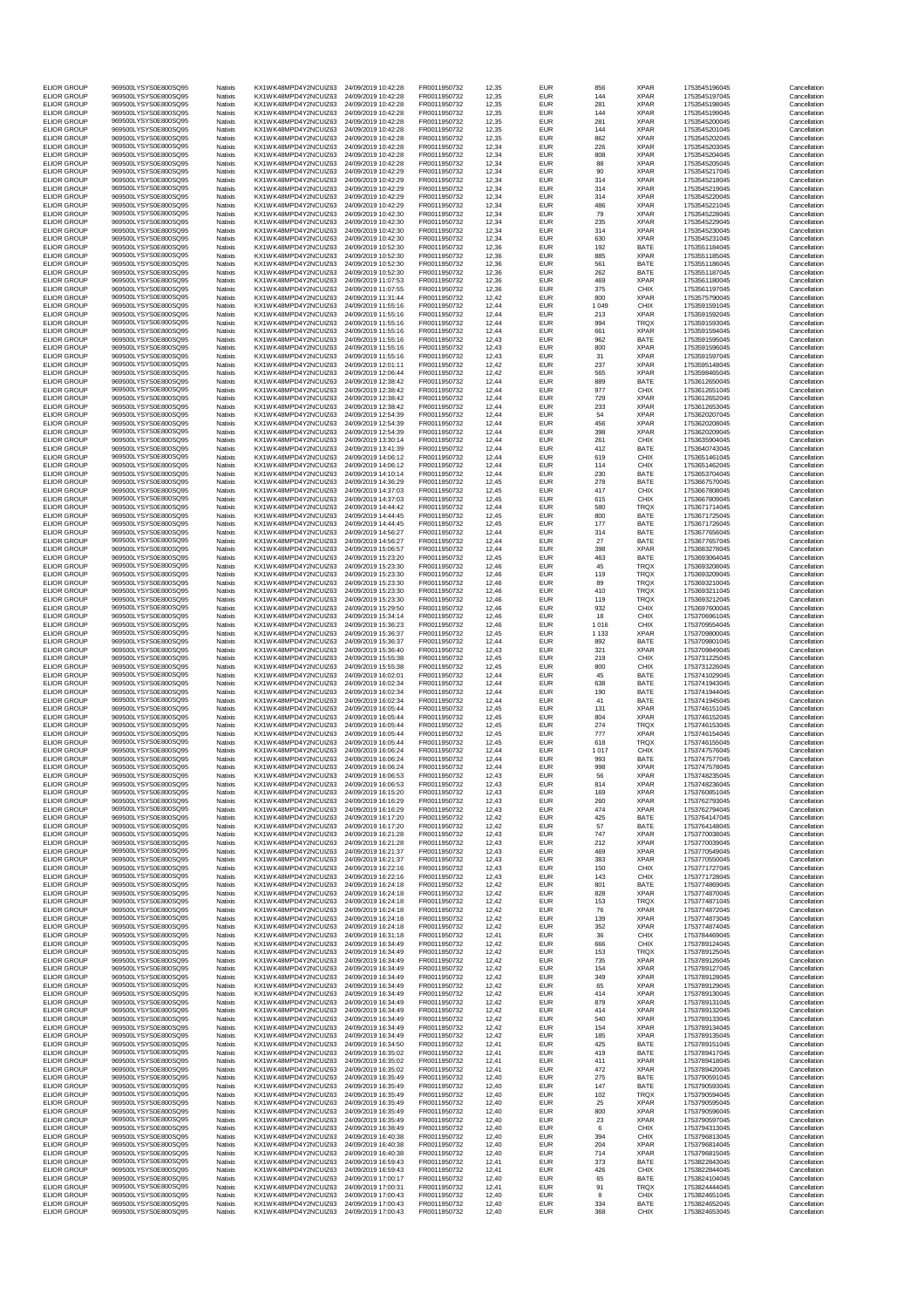| <b>ELIOR GROUP</b>                       | 969500LYSYS0E800SQ95                         | Natixis                   | KX1WK48MPD4Y2NCUIZ63                         | 24/09/2019 17:00:43                        | FR0011950732                 | 12,40          | <b>EUR</b>               | 94                    | <b>TRQX</b>                | 1753824654045                  | Cancellation                 |
|------------------------------------------|----------------------------------------------|---------------------------|----------------------------------------------|--------------------------------------------|------------------------------|----------------|--------------------------|-----------------------|----------------------------|--------------------------------|------------------------------|
| <b>ELIOR GROUP</b><br><b>ELIOR GROUP</b> | 969500LYSYS0E800SQ95<br>969500LYSYS0E800SQ95 | Natixis<br>Natixis        | KX1WK48MPD4Y2NCUIZ63<br>KX1WK48MPD4Y2NCUIZ63 | 24/09/2019 17:00:43<br>24/09/2019 17:00:43 | FR0011950732<br>FR0011950732 | 12,40<br>12,40 | <b>EUR</b><br><b>EUR</b> | 1 5 6 4<br>650        | <b>XPAR</b><br><b>XPAR</b> | 1753824655045<br>1753824656045 | Cancellation<br>Cancellation |
| <b>ELIOR GROUP</b>                       | 969500LYSYS0E800SQ95                         | Natixis                   | KX1WK48MPD4Y2NCUIZ63                         | 24/09/2019 17:10:56                        | FR0011950732                 | 12,39          | <b>EUR</b>               | 74                    | <b>CHIX</b>                | 1753840045045                  | Cancellation                 |
| <b>ELIOR GROUP</b>                       | 969500LYSYS0E800SQ95                         | Natixis                   | KX1WK48MPD4Y2NCUIZ63<br>KX1WK48MPD4Y2NCUIZ63 | 24/09/2019 17:10:56                        | FR0011950732                 | 12,39          | <b>EUR</b>               | 232                   | <b>BATE</b>                | 1753840046045                  | Cancellation                 |
| <b>ELIOR GROUP</b><br><b>ELIOR GROUP</b> | 969500LYSYS0E800SQ95<br>969500LYSYS0E800SQ95 | Natixis<br>Natixis        | KX1WK48MPD4Y2NCUIZ63                         | 24/09/2019 17:10:56<br>24/09/2019 17:10:56 | FR0011950732<br>FR0011950732 | 12,39<br>12,39 | <b>EUR</b><br><b>EUR</b> | 170<br>54             | <b>CHIX</b><br><b>TRQX</b> | 1753840047045<br>1753840048045 | Cancellation<br>Cancellation |
| <b>ELIOR GROUP</b><br><b>ELIOR GROUP</b> | 969500LYSYS0E800SQ95<br>969500LYSYS0E800SQ95 | Natixis<br>Natixis        | KX1WK48MPD4Y2NCUIZ63<br>KX1WK48MPD4Y2NCUIZ63 | 24/09/2019 17:10:56<br>24/09/2019 17:10:56 | FR0011950732<br>FR0011950732 | 12,38<br>12,38 | <b>EUR</b><br><b>EUR</b> | 250<br>1 4 5 2        | <b>XPAR</b><br><b>XPAR</b> | 1753840078045<br>1753840079045 | Cancellation<br>Cancellation |
| <b>ELIOR GROUP</b>                       | 969500LYSYS0E800SQ95                         | Natixis                   | KX1WK48MPD4Y2NCUIZ63                         | 24/09/2019 17:12:14                        | FR0011950732                 | 12,37          | <b>EUR</b>               | 193                   | <b>XPAR</b>                | 1753842235045                  | Cancellation                 |
| <b>ELIOR GROUP</b><br><b>ELIOR GROUP</b> | 969500LYSYS0E800SQ95<br>969500LYSYS0E800SQ95 | Natixis<br>Natixis        | KX1WK48MPD4Y2NCUIZ63<br>KX1WK48MPD4Y2NCUIZ63 | 24/09/2019 17:12:14<br>24/09/2019 17:12:14 | FR0011950732<br>FR0011950732 | 12,37<br>12,37 | <b>EUR</b><br><b>EUR</b> | 110<br>609            | <b>XPAR</b><br><b>XPAR</b> | 1753842236045<br>1753842237045 | Cancellation<br>Cancellation |
| <b>ELIOR GROUP</b>                       | 969500LYSYS0E800SQ95                         | Natixis                   | KX1WK48MPD4Y2NCUIZ63                         | 24/09/2019 17:12:14                        | FR0011950732                 | 12,37          | <b>EUR</b>               | 800                   | <b>XPAR</b>                | 1753842238045                  | Cancellation                 |
| <b>ELIOR GROUP</b><br><b>ELIOR GROUP</b> | 969500LYSYS0E800SQ95                         | Natixis                   | KX1WK48MPD4Y2NCUIZ63                         | 24/09/2019 17:12:14                        | FR0011950732                 | 12,37          | <b>EUR</b>               | 33                    | <b>XPAR</b>                | 1753842239045                  | Cancellation                 |
| <b>ELIOR GROUP</b>                       | 969500LYSYS0E800SQ95<br>969500LYSYS0E800SQ95 | Natixis<br>Natixis        | KX1WK48MPD4Y2NCUIZ63<br>KX1WK48MPD4Y2NCUIZ63 | 24/09/2019 17:20:10<br>24/09/2019 17:21:08 | FR0011950732<br>FR0011950732 | 12,37<br>12,37 | <b>EUR</b><br><b>EUR</b> | 56<br>35              | <b>TRQX</b><br><b>BATE</b> | 1753855456045<br>1753857243045 | Cancellation<br>Cancellation |
| <b>ELIOR GROUP</b>                       | 969500LYSYS0E800SQ95                         | Natixis                   | KX1WK48MPD4Y2NCUIZ63                         | 24/09/2019 17:23:16                        | FR0011950732                 | 12,37          | <b>EUR</b>               | 268                   | <b>CHIX</b>                | 1753860664045                  | Cancellation                 |
| <b>ELIOR GROUP</b><br><b>ELIOR GROUP</b> | 969500LYSYS0E800SQ95<br>969500LYSYS0E800SQ95 | Natixis<br>Natixis        | KX1WK48MPD4Y2NCUIZ63<br>KX1WK48MPD4Y2NCUIZ63 | 24/09/2019 17:23:16<br>24/09/2019 17:23:16 | FR0011950732<br>FR0011950732 | 12,37<br>12,37 | <b>EUR</b><br><b>EUR</b> | 78<br>161             | <b>CHIX</b><br><b>BATE</b> | 1753860665045<br>1753860666045 | Cancellation<br>Cancellation |
| <b>ELIOR GROUP</b>                       | 969500LYSYS0E800SQ95                         | Natixis                   | KX1WK48MPD4Y2NCUIZ63                         | 24/09/2019 17:23:16                        | FR0011950732                 | 12,37          | <b>EUR</b>               | 34                    | <b>TRQX</b>                | 1753860667045                  | Cancellation                 |
| <b>ELIOR GROUP</b><br><b>ELIOR GROUP</b> | 969500LYSYS0E800SQ95<br>969500LYSYS0E800SQ95 | Natixis<br>Natixis        | KX1WK48MPD4Y2NCUIZ63<br>KX1WK48MPD4Y2NCUIZ63 | 24/09/2019 17:24:46<br>24/09/2019 17:24:56 | FR0011950732<br>FR0011950732 | 12,37<br>12,37 | <b>EUR</b><br><b>EUR</b> | 70<br>40              | <b>BATE</b><br><b>BATE</b> | 1753863073045<br>1753863355045 | Cancellation<br>Cancellation |
| <b>ELIOR GROUP</b><br><b>ELIOR GROUP</b> | 969500LYSYS0E800SQ95<br>969500LYSYS0E800SQ95 | Natixis                   | KX1WK48MPD4Y2NCUIZ63                         | 24/09/2019 17:24:56                        | FR0011950732<br>FR0011950732 | 12,37          | <b>EUR</b>               | 28<br>80              | <b>BATE</b>                | 1753863356045                  | Cancellation                 |
| <b>ELIOR GROUP</b>                       | 969500LYSYS0E800SQ95                         | Natixis<br>Natixis        | KX1WK48MPD4Y2NCUIZ63<br>KX1WK48MPD4Y2NCUIZ63 | 24/09/2019 17:25:55<br>24/09/2019 17:25:55 | FR0011950732                 | 12,37<br>12,37 | <b>EUR</b><br><b>EUR</b> | 227                   | <b>XPAR</b><br><b>XPAR</b> | 1753865401045<br>1753865402045 | Cancellation<br>Cancellation |
| <b>ELIOR GROUP</b><br><b>ELIOR GROUP</b> | 969500LYSYS0E800SQ95<br>969500LYSYS0E800SQ95 | Natixis<br>Natixis        | KX1WK48MPD4Y2NCUIZ63<br>KX1WK48MPD4Y2NCUIZ63 | 24/09/2019 17:25:55<br>24/09/2019 17:25:55 | FR0011950732<br>FR0011950732 | 12,37<br>12,37 | <b>EUR</b><br><b>EUR</b> | 114<br>368            | <b>XPAR</b><br><b>XPAR</b> | 1753865403045<br>1753865404045 | Cancellation<br>Cancellation |
| <b>ELIOR GROUP</b>                       | 969500LYSYS0E800SQ95                         | Natixis                   | KX1WK48MPD4Y2NCUIZ63                         | 24/09/2019 17:28:13                        | FR0011950732                 | 12,37          | <b>EUR</b>               | 246                   | <b>XPAR</b>                | 1753868603045                  | Cancellation                 |
| <b>ELIOR GROUP</b><br><b>ELIOR GROUP</b> | 969500LYSYS0E800SQ95<br>969500LYSYS0E800SQ95 | Natixis<br><b>Natixis</b> | KX1WK48MPD4Y2NCUIZ63<br>KX1WK48MPD4Y2NCUIZ63 | 24/09/2019 17:28:14<br>24/09/2019 17:28:14 | FR0011950732<br>FR0011950732 | 12,37<br>12,37 | <b>EUR</b><br><b>EUR</b> | 828<br>$\overline{2}$ | <b>XPAR</b><br><b>XPAR</b> | 1753868625045<br>1753868626045 | Cancellation<br>Cancellation |
| <b>ELIOR GROUP</b>                       | 969500LYSYS0E800SQ95                         | Natixis                   | KX1WK48MPD4Y2NCUIZ63                         | 24/09/2019 17:28:14                        | FR0011950732                 | 12,37          | <b>EUR</b>               | 38                    | <b>XPAR</b>                | 1753868629045                  | Cancellation                 |
| <b>ELIOR GROUP</b><br><b>ELIOR GROUP</b> | 969500LYSYS0E800SQ95<br>969500LYSYS0E800SQ95 | Natixis<br>Natixis        | KX1WK48MPD4Y2NCUIZ63<br>KX1WK48MPD4Y2NCUIZ63 | 24/09/2019 17:28:14                        | FR0011950732<br>FR0011950732 | 12,37<br>12,37 | <b>EUR</b><br><b>EUR</b> | 268<br>126            | <b>XPAR</b><br><b>XPAR</b> | 1753868630045<br>1753868877045 | Cancellation<br>Cancellation |
| <b>ELIOR GROUP</b>                       | 969500LYSYS0E800SQ95                         | Natixis                   | KX1WK48MPD4Y2NCUIZ63                         | 24/09/2019 17:28:24<br>24/09/2019 17:29:06 | FR0011950732                 | 12,37          | <b>EUR</b>               | 239                   | <b>XPAR</b>                | 1753869757045                  | Cancellation                 |
| <b>ELIOR GROUP</b><br><b>ELIOR GROUP</b> | 969500LYSYS0E800SQ95<br>969500LYSYS0E800SQ95 | Natixis                   | KX1WK48MPD4Y2NCUIZ63<br>KX1WK48MPD4Y2NCUIZ63 | 24/09/2019 17:29:15                        | FR0011950732                 | 12,37<br>12,37 | <b>EUR</b><br><b>EUR</b> | 27<br>153             | <b>XPAR</b><br><b>XPAR</b> | 1753869923045<br>1753869932045 | Cancellation<br>Cancellation |
| <b>ELIOR GROUP</b>                       | 969500LYSYS0E800SQ95                         | Natixis<br>Natixis        | KX1WK48MPD4Y2NCUIZ63                         | 24/09/2019 17:29:15<br>24/09/2019 17:29:16 | FR0011950732<br>FR0011950732 | 12,37          | <b>EUR</b>               | 17                    | <b>XPAR</b>                | 1753869964045                  | Cancellation                 |
| <b>ELIOR GROUP</b>                       | 969500LYSYS0E800SQ95                         | Natixis                   | KX1WK48MPD4Y2NCUIZ63                         | 24/09/2019 17:29:58                        | FR0011950732                 | 12,38          | <b>EUR</b>               | 138                   | <b>XPAR</b>                | 1753872440045                  | Cancellation                 |
| <b>ELIOR GROUP</b><br><b>ELIOR GROUP</b> | 969500LYSYS0E800SQ95<br>969500LYSYS0E800SQ95 | Natixis<br>Natixis        | KX1WK48MPD4Y2NCUIZ63<br>KX1WK48MPD4Y2NCUIZ63 | 24/09/2019 17:29:58<br>25/09/2019 09:10:27 | FR0011950732<br>FR0011950732 | 12,38<br>12,32 | <b>EUR</b><br><b>EUR</b> | 156<br>915            | <b>XPAR</b><br><b>CHIX</b> | 1753872441045<br>1754326967045 | Cancellation<br>Cancellation |
| <b>ELIOR GROUP</b>                       | 969500LYSYS0E800SQ95                         | Natixis                   | KX1WK48MPD4Y2NCUIZ63                         | 25/09/2019 09:10:27                        | FR0011950732<br>FR0011950732 | 12,32          | <b>EUR</b>               | 800                   | <b>BATE</b>                | 1754326968045                  | Cancellation                 |
| <b>ELIOR GROUP</b><br><b>ELIOR GROUP</b> | 969500LYSYS0E800SQ95<br>969500LYSYS0E800SQ95 | Natixis<br>Natixis        | KX1WK48MPD4Y2NCUIZ63<br>KX1WK48MPD4Y2NCUIZ63 | 25/09/2019 09:10:27<br>25/09/2019 09:10:27 | FR0011950732                 | 12,32<br>12,32 | <b>EUR</b><br><b>EUR</b> | 640<br>160            | <b>TRQX</b><br><b>BATE</b> | 1754326969045<br>1754326970045 | Cancellation<br>Cancellation |
| <b>ELIOR GROUP</b><br><b>ELIOR GROUP</b> | 969500LYSYS0E800SQ95<br>969500LYSYS0E800SQ95 | <b>Natixis</b>            | KX1WK48MPD4Y2NCUIZ63                         | 25/09/2019 09:10:27                        | FR0011950732                 | 12,32          | <b>EUR</b>               | 913                   | <b>XPAR</b>                | 1754326971045                  | Cancellation                 |
| <b>ELIOR GROUP</b>                       | 969500LYSYS0E800SQ95                         | Natixis<br>Natixis        | KX1WK48MPD4Y2NCUIZ63<br>KX1WK48MPD4Y2NCUIZ63 | 25/09/2019 09:10:27<br>25/09/2019 09:17:21 | FR0011950732<br>FR0011950732 | 12,32<br>12,29 | <b>EUR</b><br><b>EUR</b> | 278<br>54             | <b>TRQX</b><br><b>XPAR</b> | 1754326972045<br>1754335768045 | Cancellation<br>Cancellation |
| <b>ELIOR GROUP</b>                       | 969500LYSYS0E800SQ95                         | Natixis                   | KX1WK48MPD4Y2NCUIZ63                         | 25/09/2019 09:21:19                        | FR0011950732                 | 12,29          | <b>EUR</b>               | 750                   | <b>XPAR</b>                | 1754340046045                  | Cancellation                 |
| <b>ELIOR GROUP</b><br><b>ELIOR GROUP</b> | 969500LYSYS0E800SQ95<br>969500LYSYS0E800SQ95 | Natixis<br>Natixis        | KX1WK48MPD4Y2NCUIZ63<br>KX1WK48MPD4Y2NCUIZ63 | 25/09/2019 09:21:19<br>25/09/2019 09:21:19 | FR0011950732<br>FR0011950732 | 12,29<br>12,29 | <b>EUR</b><br><b>EUR</b> | 615<br>117            | <b>CHIX</b><br><b>XPAR</b> | 1754340047045<br>1754340048045 | Cancellation<br>Cancellation |
| <b>ELIOR GROUP</b>                       | 969500LYSYS0E800SQ95                         | Natixis                   | KX1WK48MPD4Y2NCUIZ63                         | 25/09/2019 09:21:19                        | FR0011950732                 | 12,29          | <b>EUR</b>               | 163                   | <b>CHIX</b>                | 1754340049045                  | Cancellation                 |
| <b>ELIOR GROUP</b><br><b>ELIOR GROUP</b> | 969500LYSYS0E800SQ95<br>969500LYSYS0E800SQ95 | Natixis<br>Natixis        | KX1WK48MPD4Y2NCUIZ63<br>KX1WK48MPD4Y2NCUIZ63 | 25/09/2019 09:21:19<br>25/09/2019 09:21:20 | FR0011950732<br>FR0011950732 | 12,29<br>12,28 | <b>EUR</b><br><b>EUR</b> | 115<br>166            | <b>CHIX</b><br><b>BATE</b> | 1754340050045<br>1754340062045 | Cancellation<br>Cancellation |
| <b>ELIOR GROUP</b>                       | 969500LYSYS0E800SQ95                         | <b>Natixis</b>            | KX1WK48MPD4Y2NCUIZ63                         | 25/09/2019 09:21:20                        | FR0011950732                 | 12,28          | <b>EUR</b>               | 775                   | <b>BATE</b>                | 1754340063045                  | Cancellation                 |
| <b>ELIOR GROUP</b><br><b>ELIOR GROUP</b> | 969500LYSYS0E800SQ95<br>969500LYSYS0E800SQ95 | Natixis<br>Natixis        | KX1WK48MPD4Y2NCUIZ63<br>KX1WK48MPD4Y2NCUIZ63 | 25/09/2019 09:32:53<br>25/09/2019 09:50:50 | FR0011950732<br>FR0011950732 | 12,33<br>12,26 | <b>EUR</b><br><b>EUR</b> | 1 0 2 0<br>468        | <b>BATE</b><br><b>XPAR</b> | 1754352940045<br>1754376819045 | Cancellation<br>Cancellation |
| <b>ELIOR GROUP</b>                       | 969500LYSYS0E800SQ95                         | Natixis                   | KX1WK48MPD4Y2NCUIZ63                         | 25/09/2019 09:50:50                        | FR0011950732                 | 12,26          | <b>EUR</b>               | 333                   | <b>XPAR</b>                | 1754376820045                  | Cancellation                 |
| <b>ELIOR GROUP</b><br><b>ELIOR GROUP</b> | 969500LYSYS0E800SQ95<br>969500LYSYS0E800SQ95 | Natixis<br>Natixis        | KX1WK48MPD4Y2NCUIZ63<br>KX1WK48MPD4Y2NCUIZ63 | 25/09/2019 09:50:54<br>25/09/2019 09:50:54 | FR0011950732<br>FR0011950732 | 12,25<br>12,25 | <b>EUR</b><br><b>EUR</b> | 309<br>595            | <b>CHIX</b><br><b>CHIX</b> | 1754376882045<br>1754376883045 | Cancellation<br>Cancellation |
| <b>ELIOR GROUP</b>                       | 969500LYSYS0E800SQ95                         | Natixis                   | KX1WK48MPD4Y2NCUIZ63                         | 25/09/2019 10:01:01                        | FR0011950732                 | 12,23          | <b>EUR</b>               | 272                   | <b>BATE</b>                | 1754390785045                  | Cancellation                 |
| <b>ELIOR GROUP</b><br><b>ELIOR GROUP</b> | 969500LYSYS0E800SQ95<br>969500LYSYS0E800SQ95 | Natixis<br>Natixis        | KX1WK48MPD4Y2NCUIZ63<br>KX1WK48MPD4Y2NCUIZ63 | 25/09/2019 10:01:01<br>25/09/2019 10:18:13 | FR0011950732<br>FR0011950732 | 12,23<br>12,22 | <b>EUR</b><br><b>EUR</b> | 750<br>163            | <b>BATE</b><br><b>CHIX</b> | 1754390786045<br>1754410099045 | Cancellation<br>Cancellation |
| <b>ELIOR GROUP</b>                       | 969500LYSYS0E800SQ95                         | Natixis                   | KX1WK48MPD4Y2NCUIZ63                         | 25/09/2019 10:18:13                        | FR0011950732                 | 12,22          | <b>EUR</b>               | 745                   | <b>CHIX</b>                | 1754410100045                  | Cancellation                 |
| <b>ELIOR GROUP</b><br><b>ELIOR GROUP</b> | 969500LYSYS0E800SQ95<br>969500LYSYS0E800SQ95 | <b>Natixis</b><br>Natixis | KX1WK48MPD4Y2NCUIZ63<br>KX1WK48MPD4Y2NCUIZ63 | 25/09/2019 10:18:13<br>25/09/2019 10:18:13 | FR0011950732<br>FR0011950732 | 12,22<br>12,22 | <b>EUR</b><br><b>EUR</b> | 119<br>638            | <b>CHIX</b><br><b>XPAR</b> | 1754410101045<br>1754410102045 | Cancellation<br>Cancellation |
| <b>ELIOR GROUP</b>                       | 969500LYSYS0E800SQ95                         | Natixis                   | KX1WK48MPD4Y2NCUIZ63                         | 25/09/2019 10:18:13                        | FR0011950732                 | 12,22          | <b>EUR</b>               | 224                   | <b>XPAR</b>                | 1754410103045                  | Cancellation                 |
| <b>ELIOR GROUP</b><br><b>ELIOR GROUP</b> | 969500LYSYS0E800SQ95<br>969500LYSYS0E800SQ95 | Natixis<br>Natixis        | KX1WK48MPD4Y2NCUIZ63<br>KX1WK48MPD4Y2NCUIZ63 | 25/09/2019 10:30:17<br>25/09/2019 10:30:17 | FR0011950732<br>FR0011950732 | 12,20<br>12,20 | <b>EUR</b><br><b>EUR</b> | 11<br>929             | <b>BATE</b><br><b>BATE</b> | 1754423159045<br>1754423160045 | Cancellation<br>Cancellation |
| <b>ELIOR GROUP</b>                       | 969500LYSYS0E800SQ95                         | Natixis                   | KX1WK48MPD4Y2NCUIZ63                         | 25/09/2019 10:30:17                        | FR0011950732                 | 12,20          | <b>EUR</b>               | 851                   | <b>XPAR</b>                | 1754423161045                  | Cancellation                 |
| <b>ELIOR GROUP</b><br><b>ELIOR GROUP</b> | 969500LYSYS0E800SQ95<br>969500LYSYS0E800SQ95 | Natixis<br>Natixis        | KX1WK48MPD4Y2NCUIZ63<br>KX1WK48MPD4Y2NCUIZ63 | 25/09/2019 10:30:17<br>25/09/2019 10:30:17 | FR0011950732<br>FR0011950732 | 12,18<br>12,18 | <b>EUR</b><br><b>EUR</b> | 40<br>213             | <b>XPAR</b><br><b>XPAR</b> | 1754423166045<br>1754423170045 | Cancellation<br>Cancellation |
| <b>ELIOR GROUP</b>                       | 969500LYSYS0E800SQ95                         | Natixis                   | KX1WK48MPD4Y2NCUIZ63                         | 25/09/2019 10:30:17                        | FR0011950732                 | 12,18          | <b>EUR</b>               | 719                   | <b>XPAR</b>                | 1754423171045                  | Cancellation                 |
| <b>ELIOR GROUP</b><br><b>ELIOR GROUP</b> | 969500LYSYS0E800SQ95<br>969500LYSYS0E800SQ95 | Natixis<br><b>Natixis</b> | KX1WK48MPD4Y2NCUIZ63<br>KX1WK48MPD4Y2NCUIZ63 | 25/09/2019 10:47:34<br>25/09/2019 10:47:34 | FR0011950732<br>FR0011950732 | 12,18<br>12,18 | <b>EUR</b><br><b>EUR</b> | 220<br>94             | <b>XPAR</b><br><b>XPAR</b> | 1754441011045<br>1754441012045 | Cancellation<br>Cancellation |
| <b>ELIOR GROUP</b>                       | 969500LYSYS0E800SQ95                         | Natixis                   | KX1WK48MPD4Y2NCUIZ63                         | 25/09/2019 10:47:34                        | FR0011950732                 | 12,18          | <b>EUR</b>               | 314                   | <b>XPAR</b>                | 1754441015045                  | Cancellation                 |
| <b>ELIOR GROUP</b><br><b>ELIOR GROUP</b> | 969500LYSYS0E800SQ95<br>969500LYSYS0E800SQ95 | Natixis<br>Natixis        | KX1WK48MPD4Y2NCUIZ63<br>KX1WK48MPD4Y2NCUIZ63 | 25/09/2019 10:47:34<br>25/09/2019 10:47:34 | FR0011950732<br>FR0011950732 | 12,18<br>12,18 | <b>EUR</b><br><b>EUR</b> | 314<br>58             | <b>XPAR</b><br><b>XPAR</b> | 1754441016045<br>1754441017045 | Cancellation<br>Cancellation |
| <b>ELIOR GROUP</b>                       | 969500LYSYS0E800SQ95                         | Natixis                   | KX1WK48MPD4Y2NCUIZ63                         | 25/09/2019 11:01:22                        | FR0011950732                 | 12,21          | <b>EUR</b>               | 19                    | <b>BATE</b>                | 1754456335045                  | Cancellation                 |
| <b>ELIOR GROUP</b><br><b>ELIOR GROUP</b> | 969500LYSYS0E800SQ95<br>969500LYSYS0E800SQ95 | Natixis<br>Natixis        | KX1WK48MPD4Y2NCUIZ63<br>KX1WK48MPD4Y2NCUIZ63 | 25/09/2019 11:06:48<br>25/09/2019 11:06:48 | FR0011950732<br>FR0011950732 | 12,23<br>12,23 | <b>EUR</b><br><b>EUR</b> | 358<br>651            | <b>CHIX</b><br><b>BATE</b> | 1754462760045<br>1754462761045 | Cancellation<br>Cancellation |
| <b>ELIOR GROUP</b>                       | 969500LYSYS0E800SQ95                         | Natixis                   | KX1WK48MPD4Y2NCUIZ63                         | 25/09/2019 11:06:48                        | FR0011950732                 | 12,23          | <b>EUR</b>               | 575                   | <b>CHIX</b>                | 1754462762045                  | Cancellation                 |
| <b>ELIOR GROUP</b><br><b>ELIOR GROUP</b> | 969500LYSYS0E800SQ95<br>969500LYSYS0E800SQ95 | Natixis<br>Natixis        | KX1WK48MPD4Y2NCUIZ63<br>KX1WK48MPD4Y2NCUIZ63 | 25/09/2019 11:06:48<br>25/09/2019 11:06:48 | FR0011950732<br>FR0011950732 | 12,23<br>12,23 | <b>EUR</b><br><b>EUR</b> | 339<br>269            | <b>BATE</b><br><b>TRQX</b> | 1754462763045<br>1754462764045 | Cancellation<br>Cancellation |
| <b>ELIOR GROUP</b>                       | 969500LYSYS0E800SQ95                         | Natixis                   | KX1WK48MPD4Y2NCUIZ63                         | 25/09/2019 11:06:48                        | FR0011950732                 | 12,23          | <b>EUR</b>               | 213                   | <b>XPAR</b>                | 1754462765045                  | Cancellation                 |
| <b>ELIOR GROUP</b><br><b>ELIOR GROUP</b> | 969500LYSYS0E800SQ95<br>969500LYSYS0E800SQ95 | Natixis<br>Natixis        | KX1WK48MPD4Y2NCUIZ63<br>KX1WK48MPD4Y2NCUIZ63 | 25/09/2019 11:06:48<br>25/09/2019 11:06:48 | FR0011950732<br>FR0011950732 | 12,23<br>12,23 | <b>EUR</b><br><b>EUR</b> | 674<br>568            | <b>TRQX</b><br><b>XPAR</b> | 1754462766045<br>1754462767045 | Cancellation<br>Cancellation |
| <b>ELIOR GROUP</b>                       | 969500LYSYS0E800SQ95                         | Natixis                   | KX1WK48MPD4Y2NCUIZ63                         | 25/09/2019 11:06:48                        | FR0011950732                 | 12,23          | <b>EUR</b>               | 173                   | <b>XPAR</b>                | 1754462769045                  | Cancellation                 |
| <b>ELIOR GROUP</b><br><b>ELIOR GROUP</b> | 969500LYSYS0E800SQ95<br>969500LYSYS0E800SQ95 | Natixis<br><b>Natixis</b> | KX1WK48MPD4Y2NCUIZ63<br>KX1WK48MPD4Y2NCUIZ63 | 25/09/2019 11:16:47<br>25/09/2019 11:24:40 | FR0011950732<br>FR0011950732 | 12,22<br>12,21 | <b>EUR</b><br><b>EUR</b> | 932<br>154            | <b>XPAR</b><br><b>XPAR</b> | 1754473214045<br>1754482023045 | Cancellation<br>Cancellation |
| <b>ELIOR GROUP</b>                       | 969500LYSYS0E800SQ95                         | Natixis                   | KX1WK48MPD4Y2NCUIZ63                         | 25/09/2019 11:24:40                        | FR0011950732                 | 12,21          | <b>EUR</b>               | 742                   | <b>XPAR</b>                | 1754482024045                  | Cancellation                 |
| <b>ELIOR GROUP</b><br><b>ELIOR GROUP</b> | 969500LYSYS0E800SQ95<br>969500LYSYS0E800SQ95 | Natixis<br>Natixis        | KX1WK48MPD4Y2NCUIZ63<br>KX1WK48MPD4Y2NCUIZ63 | 25/09/2019 11:31:21<br>25/09/2019 11:31:21 | FR0011950732<br>FR0011950732 | 12,24<br>12,24 | <b>EUR</b><br><b>EUR</b> | 1 0 4 8<br>6          | <b>CHIX</b><br><b>BATE</b> | 1754489168045<br>1754489169045 | Cancellation<br>Cancellation |
| <b>ELIOR GROUP</b>                       | 969500LYSYS0E800SQ95                         | Natixis                   | KX1WK48MPD4Y2NCUIZ63                         | 25/09/2019 11:31:21                        | FR0011950732                 | 12,24          | <b>EUR</b>               |                       | <b>BATE</b>                | 1754489170045                  | Cancellation                 |
| <b>ELIOR GROUP</b><br><b>ELIOR GROUP</b> | 969500LYSYS0E800SQ95<br>969500LYSYS0E800SQ95 | Natixis<br>Natixis        | KX1WK48MPD4Y2NCUIZ63<br>KX1WK48MPD4Y2NCUIZ63 | 25/09/2019 11:31:21<br>25/09/2019 11:31:21 | FR0011950732<br>FR0011950732 | 12,24<br>12,24 | <b>EUR</b><br><b>EUR</b> | 43<br>33              | <b>BATE</b><br><b>BATE</b> | 1754489171045<br>1754489172045 | Cancellation<br>Cancellation |
| <b>ELIOR GROUP</b>                       | 969500LYSYS0E800SQ95                         | Natixis                   | KX1WK48MPD4Y2NCUIZ63                         | 25/09/2019 11:31:21                        | FR0011950732                 | 12,24          | <b>EUR</b>               | 496                   | <b>BATE</b>                | 1754489173045                  | Cancellation                 |
| <b>ELIOR GROUP</b><br><b>ELIOR GROUP</b> | 969500LYSYS0E800SQ95<br>969500LYSYS0E800SQ95 | Natixis<br>Natixis        | KX1WK48MPD4Y2NCUIZ63<br>KX1WK48MPD4Y2NCUIZ63 | 25/09/2019 11:31:21<br>25/09/2019 11:31:21 | FR0011950732<br>FR0011950732 | 12,24<br>12,24 | <b>EUR</b><br><b>EUR</b> | 657<br>304            | <b>XPAR</b><br><b>XPAR</b> | 1754489174045<br>1754489175045 | Cancellation<br>Cancellation |
| <b>ELIOR GROUP</b><br><b>ELIOR GROUP</b> | 969500LYSYS0E800SQ95<br>969500LYSYS0E800SQ95 | Natixis                   | KX1WK48MPD4Y2NCUIZ63<br>KX1WK48MPD4Y2NCUIZ63 | 25/09/2019 11:31:21<br>25/09/2019 12:08:01 | FR0011950732                 | 12,24<br>12,26 | <b>EUR</b><br><b>EUR</b> | 425<br>89             | <b>BATE</b><br><b>XPAR</b> | 1754489176045<br>1754533398045 | Cancellation<br>Cancellation |
| <b>ELIOR GROUP</b>                       | 969500LYSYS0E800SQ95                         | Natixis<br>Natixis        | KX1WK48MPD4Y2NCUIZ63                         | 25/09/2019 12:08:01                        | FR0011950732<br>FR0011950732 | 12,26          | <b>EUR</b>               | 40                    | <b>XPAR</b>                | 1754533399045                  | Cancellation                 |
| <b>ELIOR GROUP</b>                       | 969500LYSYS0E800SQ95                         | Natixis                   | KX1WK48MPD4Y2NCUIZ63                         | 25/09/2019 12:08:01                        | FR0011950732                 | 12,26          | <b>EUR</b>               | 402                   | <b>XPAR</b>                | 1754533400045                  | Cancellation                 |
| <b>ELIOR GROUP</b><br><b>ELIOR GROUP</b> | 969500LYSYS0E800SQ95<br>969500LYSYS0E800SQ95 | Natixis<br>Natixis        | KX1WK48MPD4Y2NCUIZ63<br>KX1WK48MPD4Y2NCUIZ63 | 25/09/2019 12:13:15<br>25/09/2019 12:22:34 | FR0011950732<br>FR0011950732 | 12,27<br>12,27 | <b>EUR</b><br><b>EUR</b> | 310<br>1 0 0 5        | <b>BATE</b><br><b>CHIX</b> | 1754537060045<br>1754543263045 | Cancellation<br>Cancellation |
| <b>ELIOR GROUP</b><br><b>ELIOR GROUP</b> | 969500LYSYS0E800SQ95                         | Natixis                   | KX1WK48MPD4Y2NCUIZ63                         | 25/09/2019 12:22:34                        | FR0011950732<br>FR0011950732 | 12,27          | <b>EUR</b>               | 632                   | <b>BATE</b>                | 1754543264045                  | Cancellation                 |
| <b>ELIOR GROUP</b>                       | 969500LYSYS0E800SQ95<br>969500LYSYS0E800SQ95 | Natixis<br>Natixis        | KX1WK48MPD4Y2NCUIZ63<br>KX1WK48MPD4Y2NCUIZ63 | 25/09/2019 12:22:34<br>25/09/2019 12:22:34 | FR0011950732                 | 12,27<br>12,27 | <b>EUR</b><br><b>EUR</b> | 838<br>620            | <b>XPAR</b><br><b>XPAR</b> | 1754543265045<br>1754543266045 | Cancellation<br>Cancellation |
| <b>ELIOR GROUP</b><br><b>ELIOR GROUP</b> | 969500LYSYS0E800SQ95<br>969500LYSYS0E800SQ95 | Natixis<br>Natixis        | KX1WK48MPD4Y2NCUIZ63<br>KX1WK48MPD4Y2NCUIZ63 | 25/09/2019 12:22:34<br>25/09/2019 12:22:34 | FR0011950732<br>FR0011950732 | 12,27<br>12,27 | <b>EUR</b><br><b>EUR</b> | 26<br>297             | <b>XPAR</b><br><b>XPAR</b> | 1754543267045<br>1754543268045 | Cancellation<br>Cancellation |
| <b>ELIOR GROUP</b>                       | 969500LYSYS0E800SQ95                         | Natixis                   | KX1WK48MPD4Y2NCUIZ63                         | 25/09/2019 12:31:22                        | FR0011950732                 | 12,26          | <b>EUR</b>               | 423                   | <b>XPAR</b>                | 1754548618045                  | Cancellation                 |
| <b>ELIOR GROUP</b><br><b>ELIOR GROUP</b> | 969500LYSYS0E800SQ95<br>969500LYSYS0E800SQ95 | Natixis<br>Natixis        | KX1WK48MPD4Y2NCUIZ63<br>KX1WK48MPD4Y2NCUIZ63 | 25/09/2019 12:31:22<br>25/09/2019 13:04:14 | FR0011950732<br>FR0011950732 | 12,26<br>12,24 | <b>EUR</b><br><b>EUR</b> | 575<br>500            | <b>XPAR</b><br><b>XPAR</b> | 1754548619045<br>1754569967045 | Cancellation<br>Cancellation |
| <b>ELIOR GROUP</b>                       | 969500LYSYS0E800SQ95                         | Natixis                   | KX1WK48MPD4Y2NCUIZ63                         | 25/09/2019 13:14:14                        | FR0011950732                 | 12,24          | <b>EUR</b>               | 487                   | <b>XPAR</b>                | 1754576564045                  | Cancellation                 |
| <b>ELIOR GROUP</b><br><b>ELIOR GROUP</b> | 969500LYSYS0E800SQ95<br>969500LYSYS0E800SQ95 | Natixis<br>Natixis        | KX1WK48MPD4Y2NCUIZ63<br>KX1WK48MPD4Y2NCUIZ63 | 25/09/2019 13:14:14<br>25/09/2019 13:15:43 | FR0011950732<br>FR0011950732 | 12,24<br>12,25 | <b>EUR</b><br><b>EUR</b> | 13<br>145             | <b>XPAR</b><br><b>CHIX</b> | 1754576566045<br>1754577480045 | Cancellation<br>Cancellation |
| <b>ELIOR GROUP</b>                       | 969500LYSYS0E800SQ95                         | Natixis                   | KX1WK48MPD4Y2NCUIZ63                         | 25/09/2019 13:15:43                        | FR0011950732                 | 12,25          | <b>EUR</b>               | 76                    | <b>CHIX</b>                | 1754577481045                  | Cancellation                 |
| <b>ELIOR GROUP</b><br><b>ELIOR GROUP</b> | 969500LYSYS0E800SQ95<br>969500LYSYS0E800SQ95 | Natixis<br>Natixis        | KX1WK48MPD4Y2NCUIZ63<br>KX1WK48MPD4Y2NCUIZ63 | 25/09/2019 13:15:43<br>25/09/2019 14:04:59 | FR0011950732<br>FR0011950732 | 12,25<br>12,26 | <b>EUR</b><br><b>EUR</b> | 730<br>490            | <b>CHIX</b><br><b>BATE</b> | 1754577482045<br>1754608973045 | Cancellation<br>Cancellation |
| <b>ELIOR GROUP</b>                       | 969500LYSYS0E800SQ95                         | Natixis                   | KX1WK48MPD4Y2NCUIZ63                         | 25/09/2019 14:25:26                        | FR0011950732                 | 12,27          | <b>EUR</b>               | 455                   | <b>XPAR</b>                | 1754623591045                  | Cancellation                 |
| <b>ELIOR GROUP</b><br><b>ELIOR GROUP</b> | 969500LYSYS0E800SQ95<br>969500LYSYS0E800SQ95 | Natixis<br>Natixis        | KX1WK48MPD4Y2NCUIZ63<br>KX1WK48MPD4Y2NCUIZ63 | 25/09/2019 14:25:26<br>25/09/2019 14:25:26 | FR0011950732<br>FR0011950732 | 12,27<br>12,27 | <b>EUR</b><br><b>EUR</b> | 4<br>341              | <b>XPAR</b><br><b>XPAR</b> | 1754623592045<br>1754623593045 | Cancellation<br>Cancellation |
| <b>ELIOR GROUP</b>                       | 969500LYSYS0E800SQ95                         | Natixis                   | KX1WK48MPD4Y2NCUIZ63                         | 25/09/2019 14:27:49                        | FR0011950732                 | 12,26          | <b>EUR</b>               | 200                   | <b>BATE</b>                | 1754625043045                  | Cancellation                 |
| <b>ELIOR GROUP</b><br><b>ELIOR GROUP</b> | 969500LYSYS0E800SQ95<br>969500LYSYS0E800SQ95 | Natixis<br>Natixis        | KX1WK48MPD4Y2NCUIZ63<br>KX1WK48MPD4Y2NCUIZ63 | 25/09/2019 14:27:49<br>25/09/2019 14:27:49 | FR0011950732<br>FR0011950732 | 12,26<br>12,26 | <b>EUR</b><br><b>EUR</b> | 279<br>991            | <b>BATE</b><br><b>BATE</b> | 1754625044045<br>1754625045045 | Cancellation<br>Cancellation |
| <b>ELIOR GROUP</b>                       | 969500LYSYS0E800SQ95                         | Natixis                   | KX1WK48MPD4Y2NCUIZ63                         | 25/09/2019 14:27:49                        | FR0011950732                 | 12,26          | <b>EUR</b>               | 136                   | <b>BATE</b>                | 1754625046045                  | Cancellation                 |
| <b>ELIOR GROUP</b><br><b>ELIOR GROUP</b> | 969500LYSYS0E800SQ95<br>969500LYSYS0E800SQ95 | Natixis<br>Natixis        | KX1WK48MPD4Y2NCUIZ63<br>KX1WK48MPD4Y2NCUIZ63 | 25/09/2019 14:27:49<br>25/09/2019 14:27:49 | FR0011950732<br>FR0011950732 | 12,26<br>12,26 | <b>EUR</b><br><b>EUR</b> | 907<br>711            | <b>BATE</b><br><b>TRQX</b> | 1754625047045<br>1754625057045 | Cancellation<br>Cancellation |
| <b>ELIOR GROUP</b>                       | 969500LYSYS0E800SQ95                         | Natixis                   | KX1WK48MPD4Y2NCUIZ63                         | 25/09/2019 14:55:04                        | FR0011950732                 | 12,34          | <b>EUR</b>               | 969                   | <b>CHIX</b>                | 1754643173045                  | Cancellation                 |
| <b>ELIOR GROUP</b><br><b>ELIOR GROUP</b> | 969500LYSYS0E800SQ95<br>969500LYSYS0E800SQ95 | Natixis<br>Natixis        | KX1WK48MPD4Y2NCUIZ63<br>KX1WK48MPD4Y2NCUIZ63 | 25/09/2019 14:56:16<br>25/09/2019 14:56:16 | FR0011950732<br>FR0011950732 | 12,34<br>12,34 | <b>EUR</b><br><b>EUR</b> | 573<br>332            | <b>BATE</b><br><b>BATE</b> | 1754643981045<br>1754643982045 | Cancellation<br>Cancellation |
| <b>ELIOR GROUP</b>                       | 969500LYSYS0E800SQ95                         | Natixis                   | KX1WK48MPD4Y2NCUIZ63                         | 25/09/2019 14:56:16                        | FR0011950732                 | 12,33          | <b>EUR</b>               | 315                   | <b>XPAR</b>                | 1754643983045                  | Cancellation                 |
| <b>ELIOR GROUP</b><br><b>ELIOR GROUP</b> | 969500LYSYS0E800SQ95<br>969500LYSYS0E800SQ95 | Natixis<br>Natixis        | KX1WK48MPD4Y2NCUIZ63<br>KX1WK48MPD4Y2NCUIZ63 | 25/09/2019 14:56:16<br>25/09/2019 14:56:16 | FR0011950732<br>FR0011950732 | 12,33<br>12,33 | <b>EUR</b><br><b>EUR</b> | 664<br>585            | <b>XPAR</b><br><b>TRQX</b> | 1754643985045<br>1754643986045 | Cancellation<br>Cancellation |
| <b>ELIOR GROUP</b>                       | 969500LYSYS0E800SQ95                         | Natixis                   | KX1WK48MPD4Y2NCUIZ63                         | 25/09/2019 15:11:43                        | FR0011950732                 | 12,33          | <b>EUR</b>               | 400                   | <b>XPAR</b>                | 1754656221045                  | Cancellation                 |
| <b>ELIOR GROUP</b><br><b>ELIOR GROUP</b> | 969500LYSYS0E800SQ95<br>969500LYSYS0E800SQ95 | Natixis<br>Natixis        | KX1WK48MPD4Y2NCUIZ63<br>KX1WK48MPD4Y2NCUIZ63 | 25/09/2019 15:11:43<br>25/09/2019 15:11:43 | FR0011950732<br>FR0011950732 | 12,33<br>12,33 | <b>EUR</b><br><b>EUR</b> | 317<br>240            | <b>XPAR</b><br><b>XPAR</b> | 1754656222045<br>1754656223045 | Cancellation<br>Cancellation |